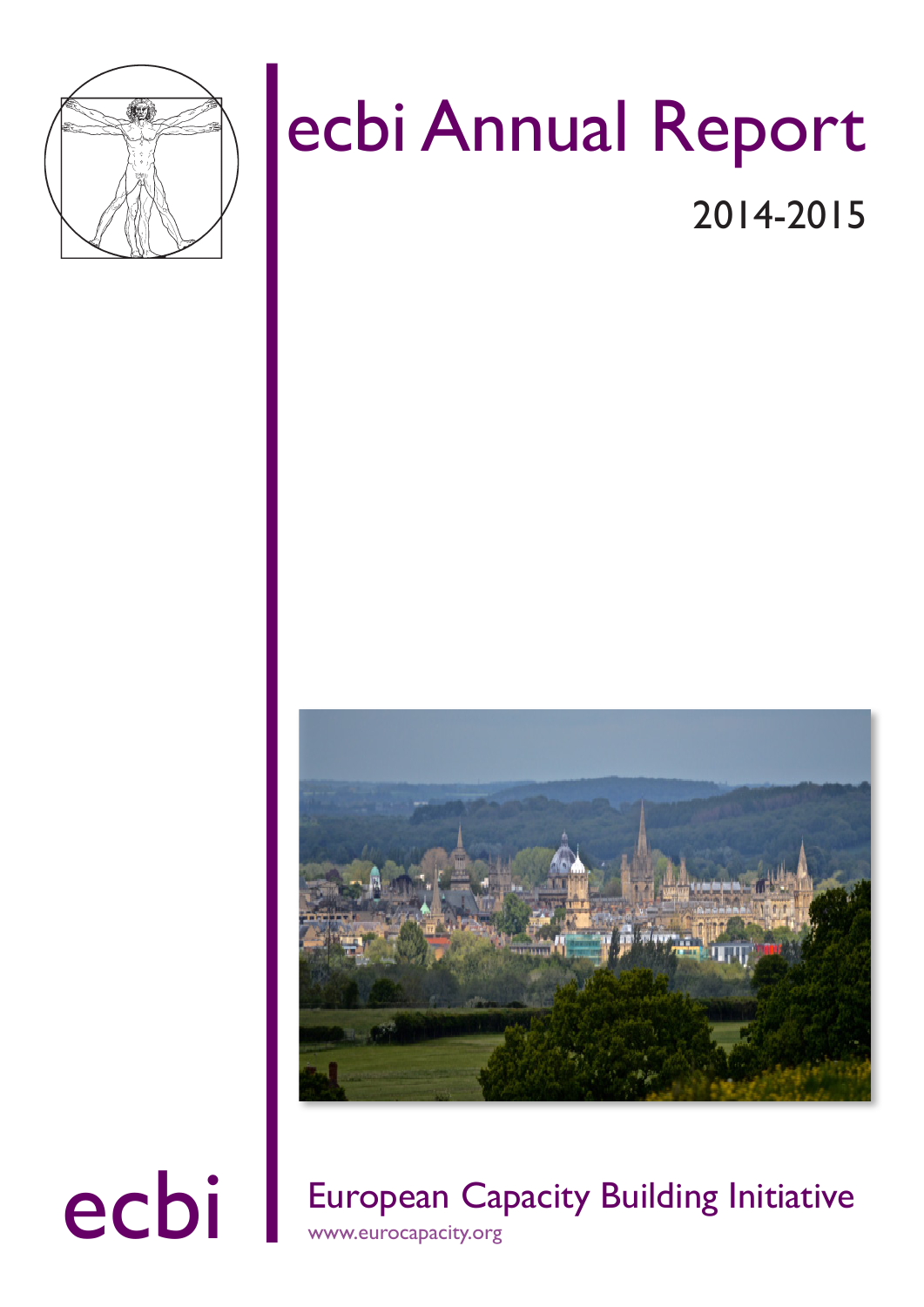## **TABLE OF CONTENTS**

| <b>Message from the Director</b>               | $\overline{2}$ |
|------------------------------------------------|----------------|
| Messages from the Advisory Committee Co-Chairs | $\overline{4}$ |
| ecbi Governance Structure                      | 6              |
| The Executive Committee                        | 6              |
| <b>The Advisory Committee</b>                  | 6              |
| ecbi Activities                                | 7              |
| Fellowship Programme                           | 7              |
| Bonn Seminar 2014                              | 7              |
| ecbi Fellowship Colloquium and Oxford Seminar  | 9              |
| <b>Ad-hoc Seminars</b>                         | 13             |
| Training & Support Programme                   | 4              |
| <b>Training</b>                                | 4              |
| Support                                        | 15             |
| <b>Publications and Policy Analysis Unit</b>   | 16             |
| <b>Annotated List of Publications</b>          | 17             |
| <b>ECBI Gender Strategy</b>                    | 9              |

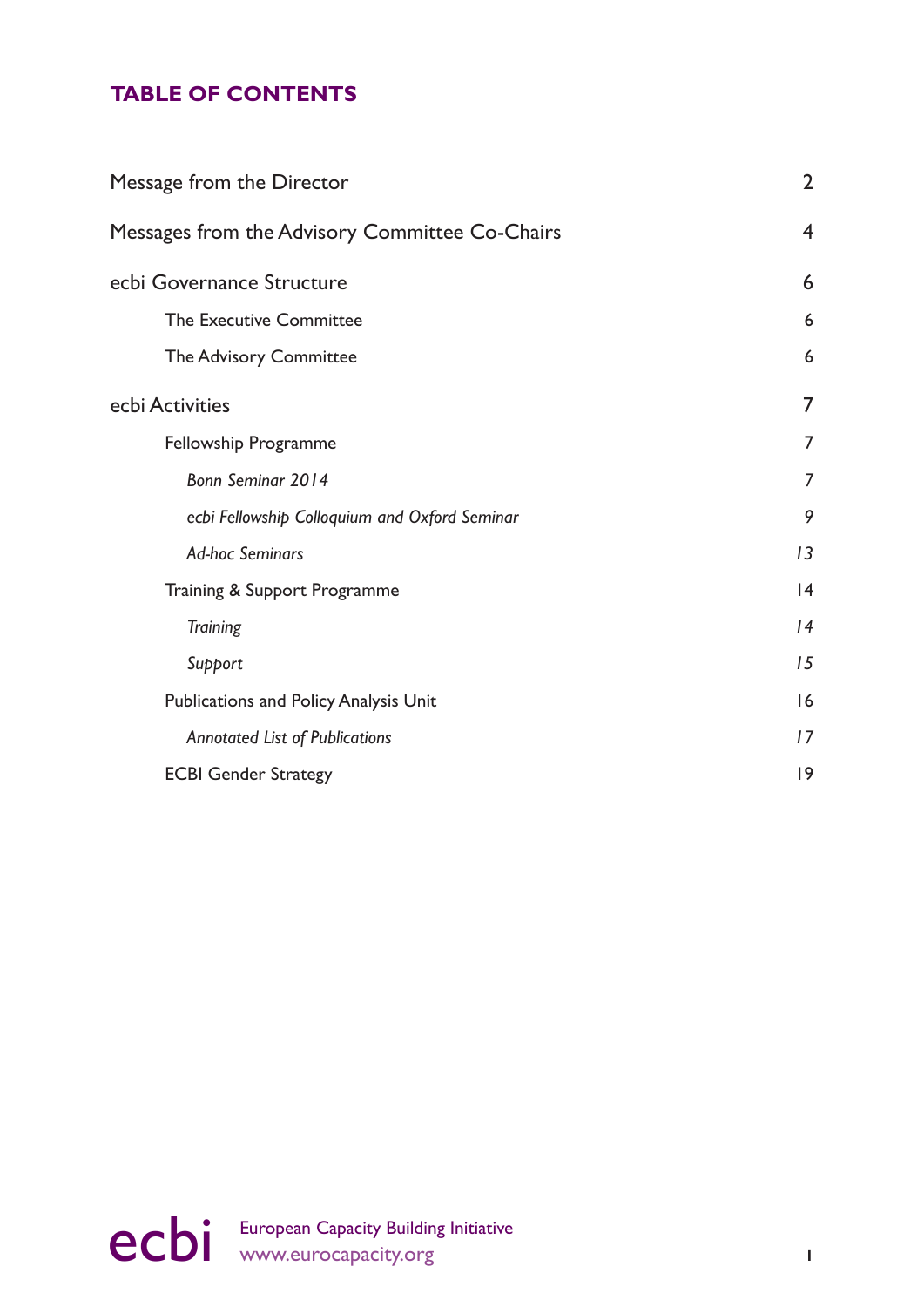### **MESSAGE FROM THE DIRECTOR**



### **Benito Müller**

 **Managing Director, Oxford Climate Policy**

The reporting year ending on 31 March 2015 has been elating, but at the same time very demanding. We celebrated the tenth anniversary of the ecbi, and a number of key achievements both in the context of the on-going ADP negotiations and concerning the international climate fnance regime. At the same time, this period was the last year of Phase III of the ecbi, so we were heavily engaged in the design and the fundraising for Phase IV (2015-2020). In this context I am extremely pleased to note that, at the time of writing, we have an approval in principle for a contribution by the Swedish International Development Cooperation Agency (Sida) and we have been shortlisted for a contribution by the German International Climate Initiative (ICI). With these two contributions, the ecbi could once again run both its fagship programmes at full speed, and demonstrate what can be done in building capacity and trust with predictable longer-term funding.

As concerns our achievements, the idea of a 'Dynamic Contribution Cycle', developed under the ecbi, for example, has become a prominent and promising option in the negotiating text for the 2015 Paris agreement. The ecbi Fellowship Programme and the Publications and Policy Analysis Unit (PPAU) played a symbiotic role in this achievement: the proposal for a Dynamic Contribution Cycle was frst discussed and designed at the 2014 Oxford Fellowships, and was evolved further in an ecbi publication (*A Dynamic Contribution Cycle: Sequencing Contributions in the 2015 Paris Agreement*). It has since become the basis for a number of submissions by Parties (including Brazil, and the Asociación Independiente de Latinoamérica y el Caribe, or AILAC) to the UNFCCC, and is now part of the negotiating text for Paris.

On 13 October 2014, the eve of Eighth meeting of the Green Climate Fund Board (GCFB) we organized a GCFB Caucus seminar to discuss the fndings of an ecbi Policy Brief on *Devolved Access Modalities: Lessons for the Green Climate Fund from Existing Practice*. It was widely acknowledged that this was very helpful and conducive to the Board's decision to request the Secretariat to prepare Terms of Reference for operationalizing an Enhanced Direct Access pilot phase. Subsequently, we were able to have certain suggestions based on two ecbi Policy Papers (*Consolidation and devolution of national climate fnance: Te case of India* and *Engaging Micro, Small, and Medium Enterprises in developing countries*) refected in the GCF Secretariat document on *Additional Modalities that Further Enhance Direct Access: Terms of Reference for a Pilot Phase* (published on 5 March 2015).

Despite limited funding for the training and support programme last year, we organised a pre-COP training workshop for junior LDCs prior to the COP 20 in Lima, under the guidance of the Chair of the LDC Group. The workshop was very well received by the participants, with many rating it as "excellent" and very useful. In addition, ecbi partner institution Legal Response Initiative organised a training workshop for lawyers and negotiators from developing countries in Lusaka, Zambia, on 14 & 15 May 2014. The training was tailored to suit the learning needs of participants, and included a mix of presentations and practical exercises focused on international environmental law, treaty law and the UNFCCC process.

ecbi European Capacity Building Initiative www.eurocapacity.org 2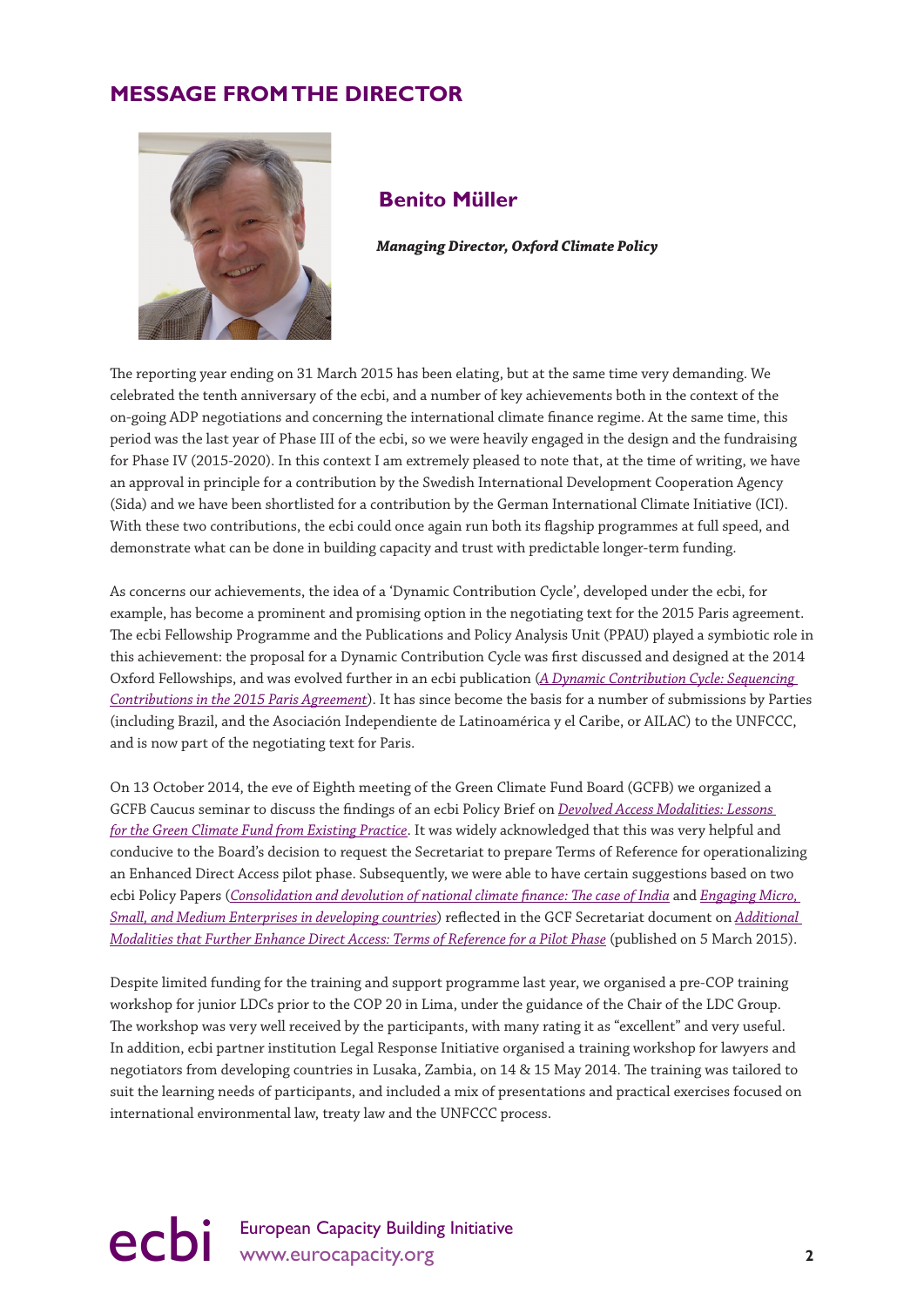We also co-hosted a discussion meeting with the Heinrich Böll Foundation - North America on 7 December 2014 (during UN Climate Conference in Lima, Peru) to discuss how the role and function of existing adaptation funding instruments might shift in the future, with a special focus of the conversation on the Kyoto Protocol Adaptation Fund. The event was very well received and has since led to a close collaboration with the Adaptation Fund Board Chair and Secretariat on these matters.

*Having participated [in the 2014 Oxford] ecbi Seminar, the discussions proved to be particularly innovative in addressing some of the more complex issues involved in the climate change negotiations, and arriving at promising solutions, as we strive to a new climate change agreement. As the ADP co-chair, though not participating in that capacity, I was struck by the candour and out-of-box thinking that can only augur well for arriving at consensus and full agreement. Tis Seminar has proved once more, and even more so this year, its critical role in bringing some of the major individuals in a common format to arrive at greater understanding in the climate change negotiations.*

#### **Kishan Kumarsingh**

*Co-Chair ADP, Ministry of the Environment and Water Resources, Trinidad & Tobago*

*Once again I wish to thank and congratulate you on having organized such a successful and fruitful Seminar. It not only provided the participants a platform to exchange views, but also a unique occasion to inspire each other. At a time when every person is working hard for the success of the negotiation of the 2015 new agreement, undoubtedly, the excellent discussion we have had in Oxford will leave its footprints. During the whole process, the unique role you have played was not only making us sit and talk together, but even more importantly, steering the discussion and putting our ideas together. I believe that every colleague in the Seminar was highly impressed by your rich knowledge and experience on the climate change issues as well as the excellent skill of leading the discussion.*

#### **Zhang Xumin**

*Director of Climate Change Ofce, Ministry of Foreign Afairs, China*

*It was my great pleasure to participate in the climate Seminar at Oxford. Te ecbi did a remarkable job in getting together exactly the right people in the right ambience talking about the right subjects. It is with the help of this ecbi Seminar that we, who are working on a global climate agreement, were able to express our thoughts and opinions, discuss our diferences and explore possible common positions. And all of this in a safe environment, outside the formal negotiations. Te ecbi Seminar is therefore an important element in reaching global agreement on climate change.*

> **Michel Rentenaar** *Climate Envoy, Kingdom of the Netherlands*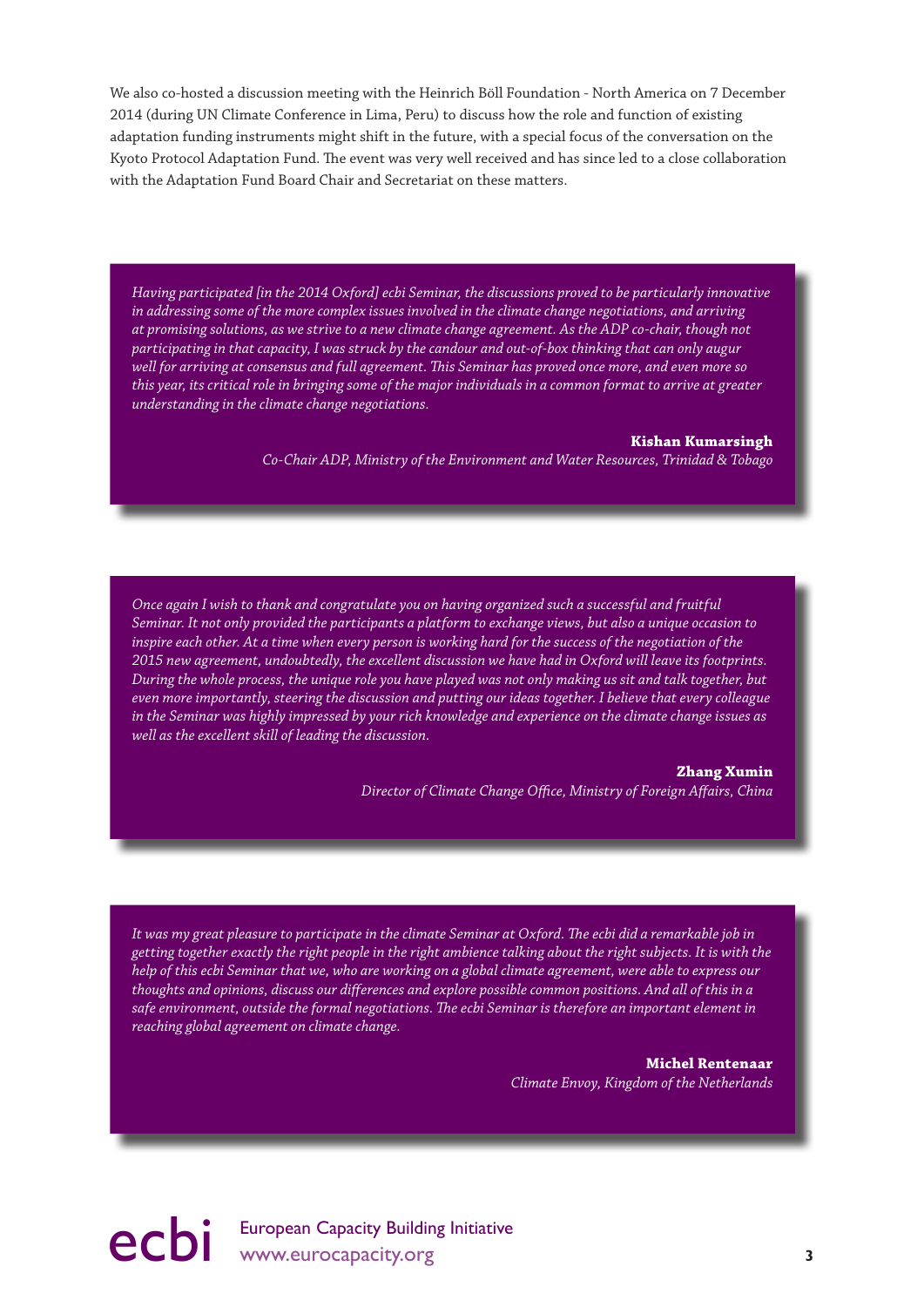## **MESSAGES FROM THE ADVISORY COMMITTEE CO-CHAIRS**



### **Bo Kjellén**

 **Senior Research Fellow, Stockholm Environment Institute and former Chief Negotiator, Swedish Ministry of Environment**

As all governments are preparing intensely for the important negotiations leading up to the crucial Paris climate conference later this year, it is very satisfactory to see that ecbi has greatly contributed to moving the negotiations forward through presenting new ideas and creating venues for high-level discussions outside the negotiating rooms. I believe that we understand better every year that the complicated process needs delegates who are not only able to defend their national interests and instructions. As a former negotiator I can see the increasing necessity for careful joint consideration of the many complicated problems in an open dialogue, aimed at testing possible openings for agreements.

During the past year, a Sida-funded general evaluation of the Phase III of the ecbi led to a thorough consideration by Sida on its continued support for the Oxford Fellowships and Seminar, which has just been concluded with a favourable result. In this process, a paper with testimonials and a report on accomplishments 2005-2015 greatly helped to make funders and other interested parties better understand the unique characteristics of ecbi.

I have had the privilege of being actively engaged in ecbi from its very start, and I think that its secret is the combination of serious research, manifest in a series of topical and high-quality reports, a deep – and all the time deepening – knowledge of the realities of the positions of the diferent countries, and the capacity to organize informal sessions between key negotiators where the atmosphere is always light and constructive. This easy-going atmosphere is a great asset and has also attracted leading negotiators.

Furthermore, in reading this report you will see that ecbi has concentrated its efforts to some of the most central areas of negotiation. Examples are the fnancial issues, the adaptation fund, and the facilitation of some other central areas for the ADP, such as diferentiation and the dynamic contribution cycle.

All these represent central issues in trust-building between key negotiators, and between chairpersons of central negotiating bodies. But we should also remember that ecbi is making important contributions to capacity-building in organizing seminars for young negotiators from developing countries, thus paving the way for future negotiations.

All these features are to a large extent due to the personality of Benito Müller and to his hard work and that of his highly competent small staf.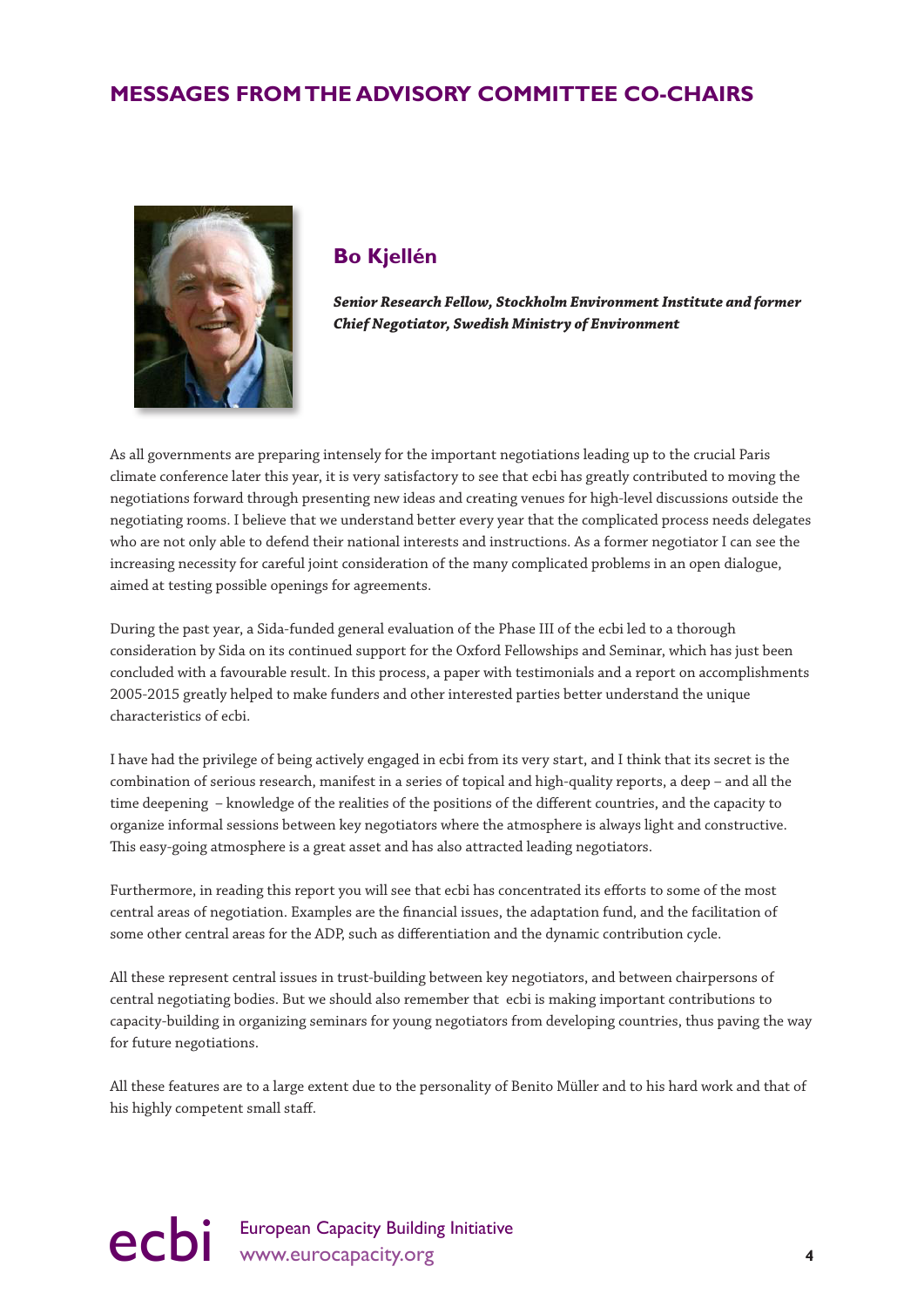

## **Pa Ousman Jarju**

 **Special Envoy on Climate Change, Republic of the Gambia**

Tis report refects the good work the ecbi continues to do under the dynamic leadership of Benito Müller.

As the world prepares for the Paris Conference on climate change,the willingness and enthusiasm shown by the political and business leadership to limit the increase in global average temperature below 2°C or 1.5°C above pre-industrial level is very encouraging.

With three sessions of negotiations scheduled for negotiators to streamline and reduce the Geneva text of 900 pages with 550 options between now and Paris, the need for trust and confdence building is paramount.

Despite the strong and diverse positions refected in the negotiation text, I am confdent that the critical role the ecbi has played in creating a conducive environment for honest and frank discussion on contentious issues through the Bonn Seminars and Oxford Fellowships will contribute immensely towards trust and confdence building in the road to Paris.

Let me take this opportunity to congratulate Benito for his strength and energy in pursuit of innovative ideas, to fnd solutions and consolidate the trust and confdence between developed and developing country Parties in the UNFCCC process.

I would also like to thank the funders of ecbi, notably Sida and GIZ, for their continued fnancial support.

*Te ecbi Fellowship provided a unique opportunity for the participants to share ideas and be creative. Having time to think and to share proposals informally contributes not only to progress in the negotiations at the conceptual level, but to building stronger trust relationships between negotiators, which are at the core of achieving ambitious agreements. Te Fellowship provided a privileged space for achieving this objective, both with fellow colleagues from developing countries, and with colleagues from European countries. It can contribute to positive outcomes in the negotiations.*

> **Isabel Cavelier Adarve** *AILAC*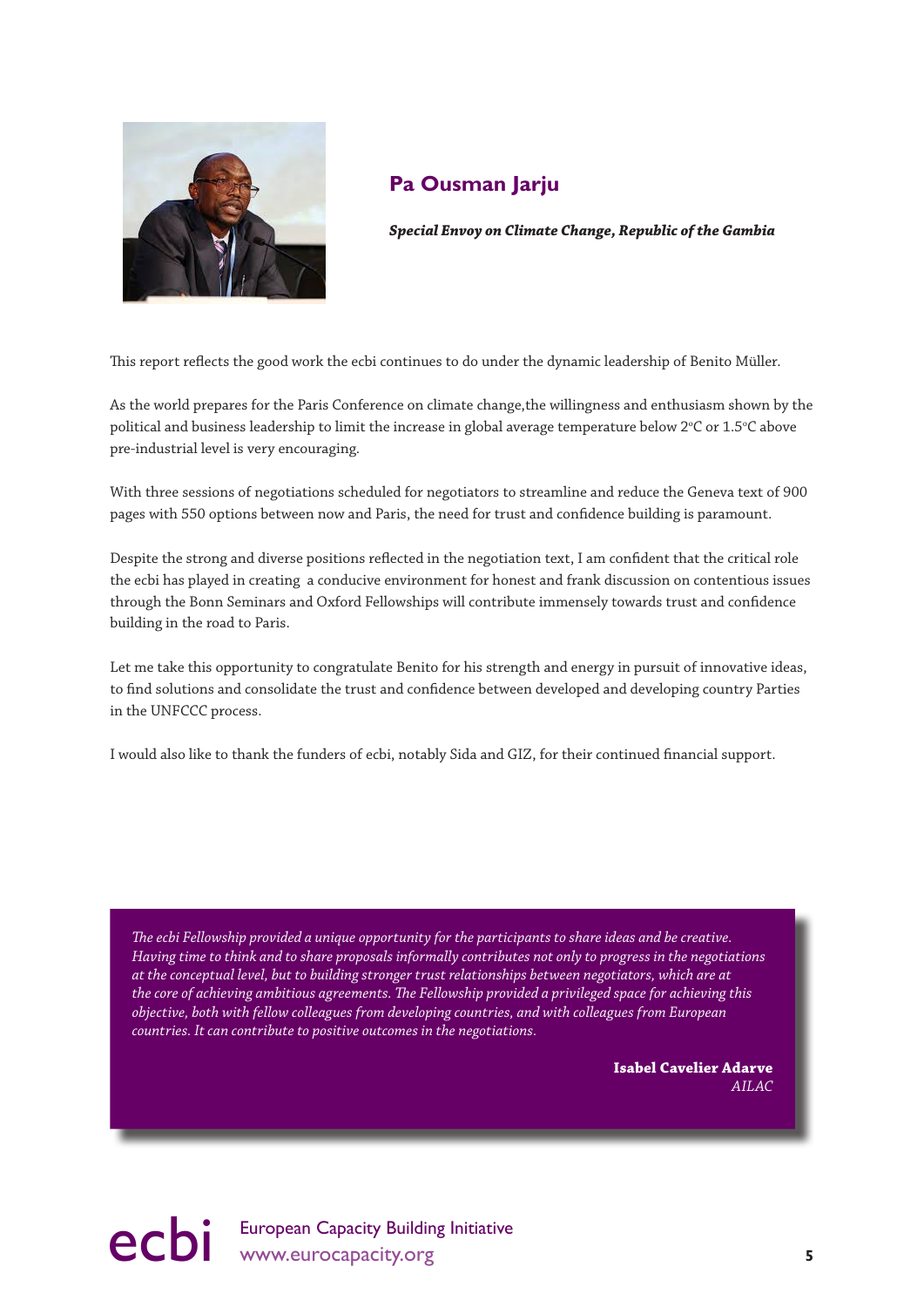## **ECBI GOVERNANCE STRUCTURE**

The ecbi governance structures and modalities have evolved over time to reflect programming changes, and to ensure maximum transparency and country-drivenness of the ecbi outputs. The governance structure comprises two Committees; three Lead Members Institutions including Oxford Climate Policy (OCP), the International Institute for Environment and Development (IIED), and the Legal Response Initiative (LRI); two Programmes (the Fellowship Support Programme and the Training & Support Programme, or TSU); and a cross-cutting Publications and Policy Analysis Unit (PPAU).

## **The Executive Committee**

The Lead Member Institutions nominate a representative for the ecbi Executive Committee, which in turn appoints the ecbi Director and the Programme and PPAU heads. The PPAU, which serves a crosscutting function by meeting the policy needs of both Programmes, is jointly managed.

The Executive Committee includes the ecbi Director and the Programme and PPAU Heads as ex-officio members. This Committee has the following tasks:

- Allocate ecbi core funding to the three funding windows, with advice from the Advisory Committee.
- Elect the ecbi Director. The ecbi Director is the spokesperson for the ecbi, and is responsible for common activities. S/he chairs the Executive Committee, and is an ex-officio participant at Advisory Committee meetings.
- Provide guidance, if requested, to the two Programme Heads for day-to-day Programme management.
- Appoint the Head of the PPAU, and take decisions on PPAU activities.

The Executive Committee is collectively responsible for the overall administrative and financial management of ecbi. It takes decisions by consensus. Where that is not possible, the decision is referred to the Advisory Committee.

## **The Advisory Committee**

An Advisory Committee provides strategic guidance for the content of the initiative. The Executive Committee appoints the Advisory Committee members, keeping in mind the need to have both gender and North-South balance in addition to proven expertise in international climate negotiations. Funders can also nominate a representative to the Advisory Committee (although the Committees may set a minimum contribution in this context). Membership is for the duration of the funding Phase, and can be renewed.

The Advisory Committee has two Co-Chairs (one from a developing country and the other from Europe) chosen by the Committee members fro within the membership. The Director is responsible for operational support to the two Co-Chairs.

The Advisory Committee also oversees the external monitoring and evaluation of the ecbi activities and may, with approval from ecbi funders, approve changes in budget lines. The Advisory Committee and the Executive Committee meet at least once annually, usually during the June meetings of the Subsidiary Bodies to the UN Framework Convention on Climate Change (UNFCCC) in Bonn, Germany.

ecbi European Capacity Building Initiative **6**<br> **example 20** intervention of the www.eurocapacity.org **6**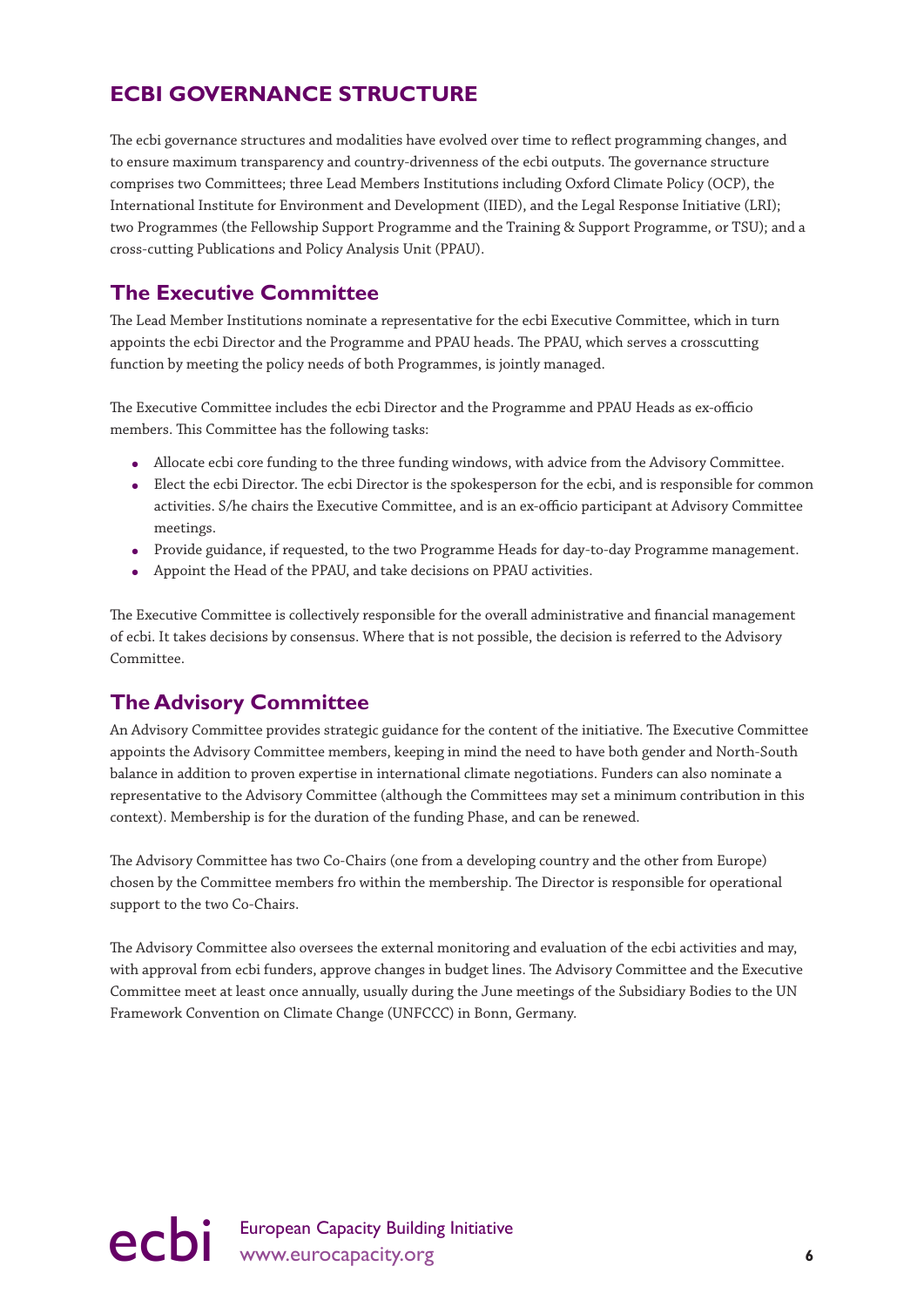## **ECBI ACTIVITIES**

### **Fellowship Programme**

Te Fellowship Programme organised six events during the year: the **Bonn Seminar**, the **Oxford Fellowships and Seminar**, and four **Ad Hoc Seminars**.

#### *Bonn Seminar 2014*

The Bonn Seminar was held on 9 June 2014 in the Altes Rathaus in Bonn. It was attended by over 45 negotiators and representatives from developing countries and Europe, including the two Chairs of the Ad-Hoc Group on the Durban Platform (ADP), the key negotiating body for the future climate agreement.

Discussions were held on: fnancial support for climate change; whether or not the post-2015 climate Agreement should diferentiate expected engagement of countries by using ex-ante country lists (Annexes); and how to ensure a just outcome, both with respect to equity (intragenerational justice) and ambition (intergenerational justice). In this context, participants discussed procedural lessons from the Berlin Mandate, options for using Quantifed Emission Limitation and Reduction Objectives (QELROS), and the potential for a 'Southern Solidarity Fund'.

Bo Kjellén, Co-Chair of the ecbi Advisory Committee, opened the meeting and chaired the sessions. The proceedings began with the reading of a message from the Lord Mayor of Bonn, Jürgen Nimptsch, who praised the ecbi for "opening doors for trust and understanding in the global climate debate by advancing an exchange between … North and South".

The first session, on who should contribute to financial support, discussed the idea of a Southern Solidarity Fund (SSF). Benito Müller, ecbi director, said some developing countries might be opposed to contributing to the Green Climate Fund (GCF) because such contributions could be viewed as an admission of responsibility for climate change. However, he said, a lot of South-South cooperation does take place – up to the tune of US\$ 10 billion in 2011. He proposed "depoliticizing" the option of developing countries contributing to climate fnance under the UNFCCC, by creating a GCF operated SSF for voluntary contributions by developing countries. Tis would allow the developing country contributions to take advantage of the GCF infrastructure, Müller said, and provide an option for countries to do as much as they would wish to, but without unacceptable political implications.

The discussion highlighted that the SSF is only needed if developing countries feel it would be inappropriate to contribute to the GCF itself, but may wish to use its amenities to disburse South-South funding consolidate funding streams, instead of using bilateral channels.

The next session discussed one of the most controversial issues under the ADP: the issue of "differentiation", or how the diference between "developed" ("richer", "more capable", "more responsible") and "developing" ("poorer", "less capable", "less responsible") countries should be refected in the new Agreement. At the Bonn Seminar, ecbi presented two options for the agreement: introducing a new annex (Annex "P", where P stands for Paris) with an ex-ante list of "developed" countries; or, less controversially, a more fexible use of the terms "developed and "developing" in conjunction with terms such as "appropriate to national circumstances" to express diferentiated expectations on what countries are meant to do, without associating an ex-ante operational listing of these categories. Tis session also discussed how legally binding contributions could be part of the new agreement, how pledges could be translated into more binding formats, and ways to ensure compliance.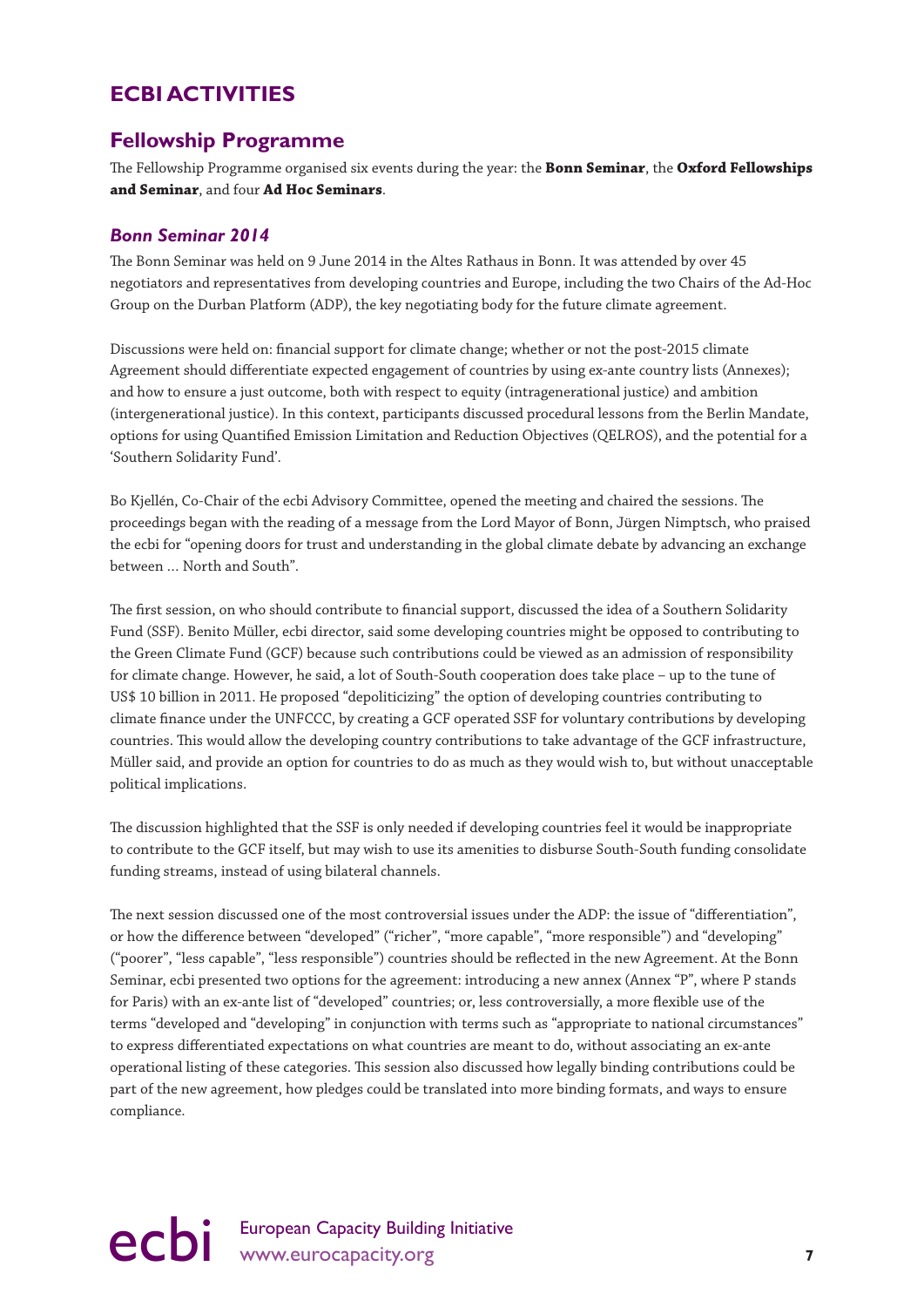In a session on lessons from the Berlin Mandate, Kjellén listed a number of lessons from the process leading up to and beyond the 1995 Mandate, including the need for clarity on process, substance, and the eventual goal (for instance, whether it should be a protocol); agreement on all but the central issues before the fnal conference, leaving only a few outstanding political points for negotiation between ministers; and ensuring continuity of processes, by having the same Chairs for the negotiations until the end.

More details of the Bonn Seminar discussion can be found here.

*Troughout the last years the ecbi capacity-building Seminar has been providing an excellent opportunity to understand each other's positions better and to learn more about the rationale behind them in an open and conducive environment. Te mixture between facilitated substantial debates on the most important and pressing climate change issues on the one hand and social events on the other hand constitute the unique character of the ecbi Seminar. Terefore the ecbi forms an important input to move the international climate change cooperation and negotiations forward which should not be underestimated.*

#### **Ilka Wagner**

*Deputy Head of the delegation to the UNFCCC, Germany*

#### **Outcomes from the Bonn Seminar**

There are at least two instances where the discussion from the Bonn Seminar (later elaborated in ecbi publications and in the Oxford Seminar) may have directly infuenced the negotiations.

In the context of the discussion on using a more fexible terminology to diferentiate between countries, the Non-paper on elements for a draft negotiating text by the ADP co-chairs, published on 11 November 2014, uses the notion of "Parties in a position to do so" in a very similar manner to that proposed by the ecbi. The paper refers, for instance, to resources that are "to be mobilized by developed country Parties and other Parties in a position to do so", or to commitments to be taken on by "non-Annex I Parties that are in a position to do so". The *Lima Call for Action*, the outcome document from the 20th Conference of Parties (COP 20) to the UN Framework Convention on Climate Change, also includes an annex on Elements for a draft negotiating text which refers to the provision of support and fnance by "Developed country Parties and/or Annex II Parties and/or all Parties in a position to do". ecbi has a reasonable claim to having supported and facilitated this outcome if this formulation prevails in the 2015 Paris Agreement,.

The second instance of possible impact relates to the SSF proposal. At the Climate Summit in New York in September 2014, Chinese Vice Premier Zhang Gaoli announced that "China will work hard to promote South-South cooperation on climate change. I wish to announce here that starting from next year, China will double its annual fnancial support for the establishment of the South-South Cooperation Fund on Climate Change." Tis fund will clearly provide China with the sort of instrument envisaged in the ecbi publications, which demonstrates South-South Solidarity without compromising China's development status. Speaking at a highlevel forum on South-South cooperation on climate change in Lima, Xie Zhenhua, China's chief negotiator and vice-chair of the National Development and Reform Commission, made it clear that this was the intention, and invited other countries to participate.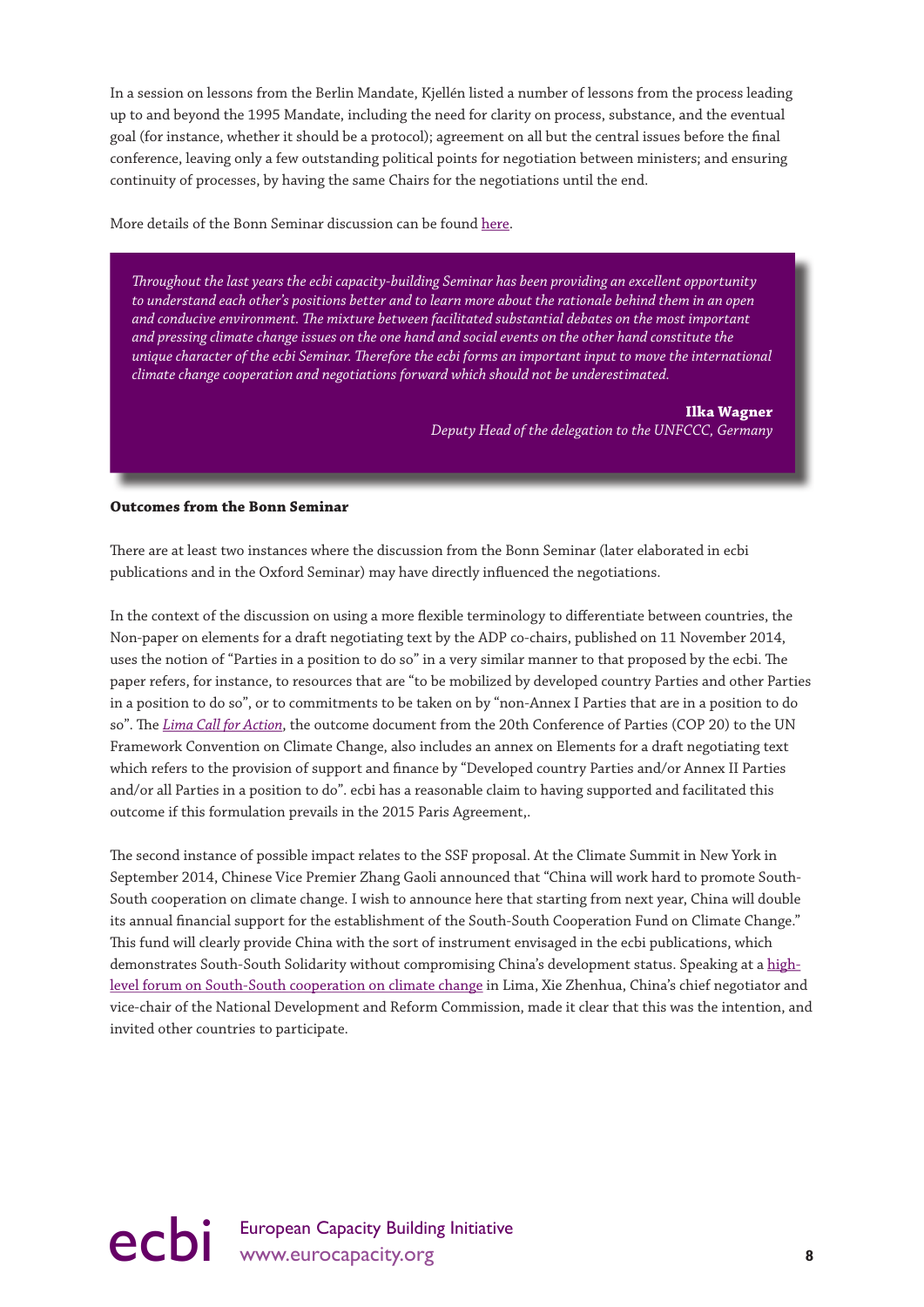#### *ecbi Fellowship Colloquium and Oxford Seminar*

The ecbi Fellowship Colloquium took place from 25-27 August 2014 in Merton College, Oxford, followed by the Oxford Seminar on 28 & 29 August 2014. During the Fellowship Colloquium, 13 senior negotiators from developing countries discussed key areas of concern including general architecture of a future climate agreement, mitigation, fnance and adaptation. Two special sessions considered gender issues and the Climate and Clean Air Coalition.

Sixteen negotiators from Europe joined the Fellows during the Oxford Seminar. Participants included: the COP Presidency's Director of the Environment; both Co-Chairs and the Lead Coordinator of the ADP; the Chair of the Africa Group; lead negotiators from Europe; senior representatives from Least Developed Countries (LDCs); and key office holders in bodies of the UNFCCC, including members of the Adaptation and Compliance Committees, a Co-Chair of Work Programme on Long-term Climate Finance, and a National Focal Point.

The discussions during the Seminar focused on: the general architecture of the 2015 Paris Agreement; the cycle of contributions; mitigation; fnance; and adaptation.

On the general architecture of the 2015 Paris Agreement, participants discussed: the term 'legally binding' and its application in the Agreement; whether the Agreement should make it possible for contributions to be bound by international law; and expectation of diferences in engagement under the Agreement between developed and developing countries.

During the Fellowship, developing country negotiators had a discussion on the following questions:

- What should be the purpose of the cycle of commitments/contributions referred to in section IX of the ADP co-chairs' non-paper?
- Should there be a review of commitments/contributions?
- What should be the time period of mitigation commitments/contributions?

Tis discussion resulted in the development of the concept of "Dynamic Cycle of Contributions", which was presented to the European negotiators during the Oxford Seminar. Introducing Figure 1 (below), the Fellows said that it would be desirable to have fve-year contribution terms. For instance, in the case of the term from 2025 to 2029 (blue rectangle), an **ex-post review of the performance** in the preceding term (2020-2024) would take place during the frst two years of the term (2025/2026). In the third year (2027), countries would determine their fnal Nationally Determined Contributions for the next term (2030-2034) on the basis of that review, and of an **ex-ante assessment** in 2023/2024 **of the intended** (2030-2034) **fgures**. At the end of the third year (2027), they inscribe these NDCs, and simultaneously submit their Intended Nationally Determined Contributions (INDCs) for the term after (2035-2039). The latter will undergo an ex-ante assessment during the last two years (2028/2029) of the term.

*Another excellent meeting organized by ecbi: well attended by many key players; a genuine exchange of innovative ideas; and a uniquely convivial and non-confrontational atmosphere. A very worthwhile event.*

**Peter Betts**

*Director for International Climate Change, Department of Energy and Climate Change, UK*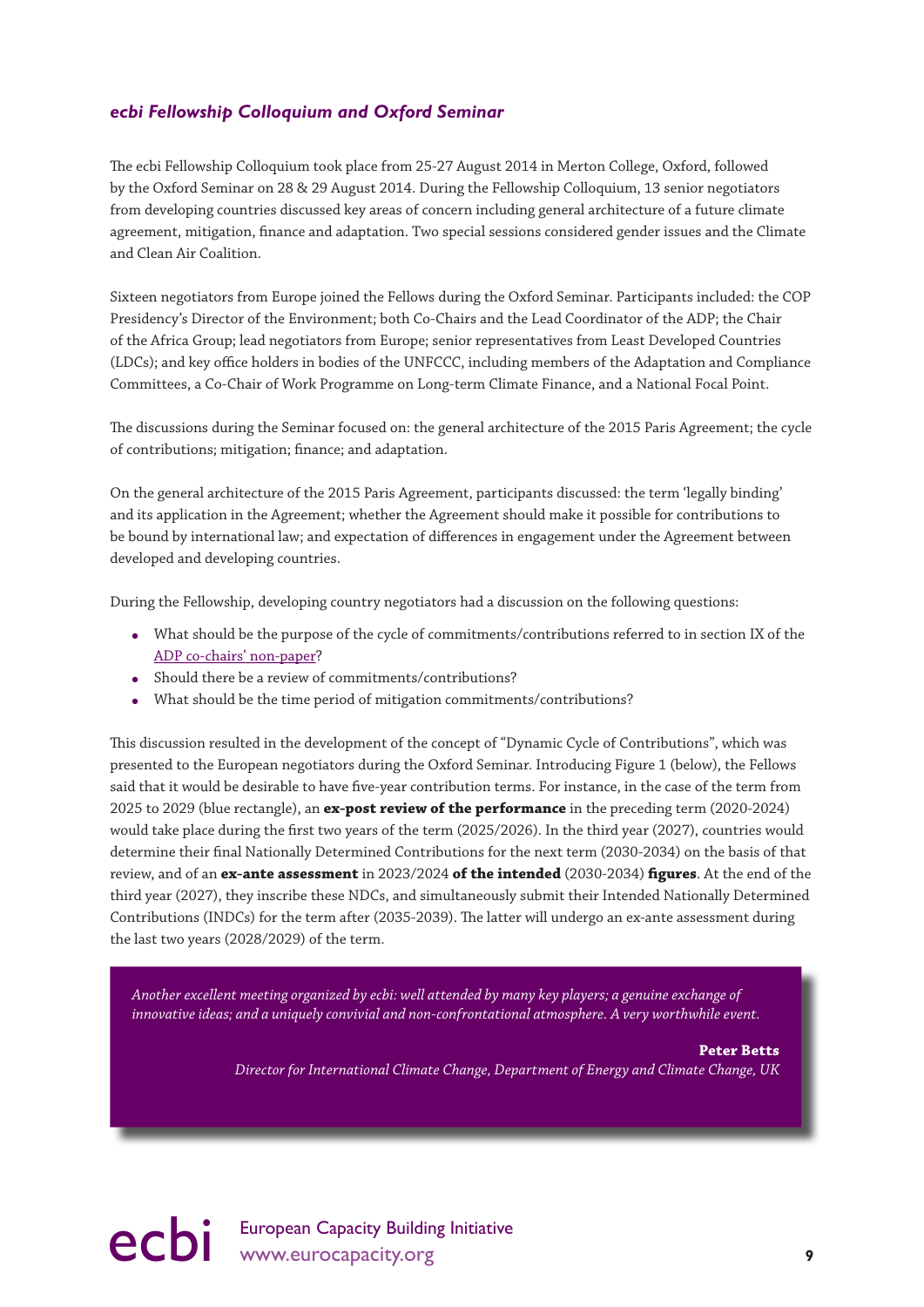It was explained that once a country puts forward a contribution that has been agreed at the highest level nationally, it becomes difficult for the contribution to be changed on the basis of any ex-ante review carried out internationally. A dynamic cycle, such as the one proposed, would allow countries to overcome this problem by putting forward indicative fgures for the fve years after the next term at the same time as they inscribe the contributions for that next term. Once the future indicative fgures are assessed ex-ante, they can go back to the national level for potential revision and adjustments on the basis of this ex-ante assessment and the expost review, before endorsement at the highest national level.



#### **Figure 1: Contribution cycles in the 2015 Agreement**

One Fellow noted that the proposal was based on the experiences of the sulphur dioxide cap-and-trade programme in the US, which considered two-term cycles at one time. He said a big faw with the Kyoto Protocol was that it only took one commitment period into account, and added that a fve-year cycle is likely to be in step with government planning cycles in most countries.

On mitigation, participants discussed: how to ensure mitigation ambition; the substantive forms of mitigation INDCs that should be included in the Agreement; the legal nature of mitigation INDCs that should be included in the Agreement; whether there should be diferentiation in the handling of transparency of action; and whether long-term and collective aspects of mitigation be refected in the 2015 Agreement.

On fnance, participants discussed: what legal nature and substantive form of fnancial contributions should be made available in the Agreement; whether there should be overall fnancial contribution fgures, and how these fgures could be evidence-based and predictable; whether there should be diferentiation in who contributes

ecbi European Capacity Building Initiative www.eurocapacity.org 10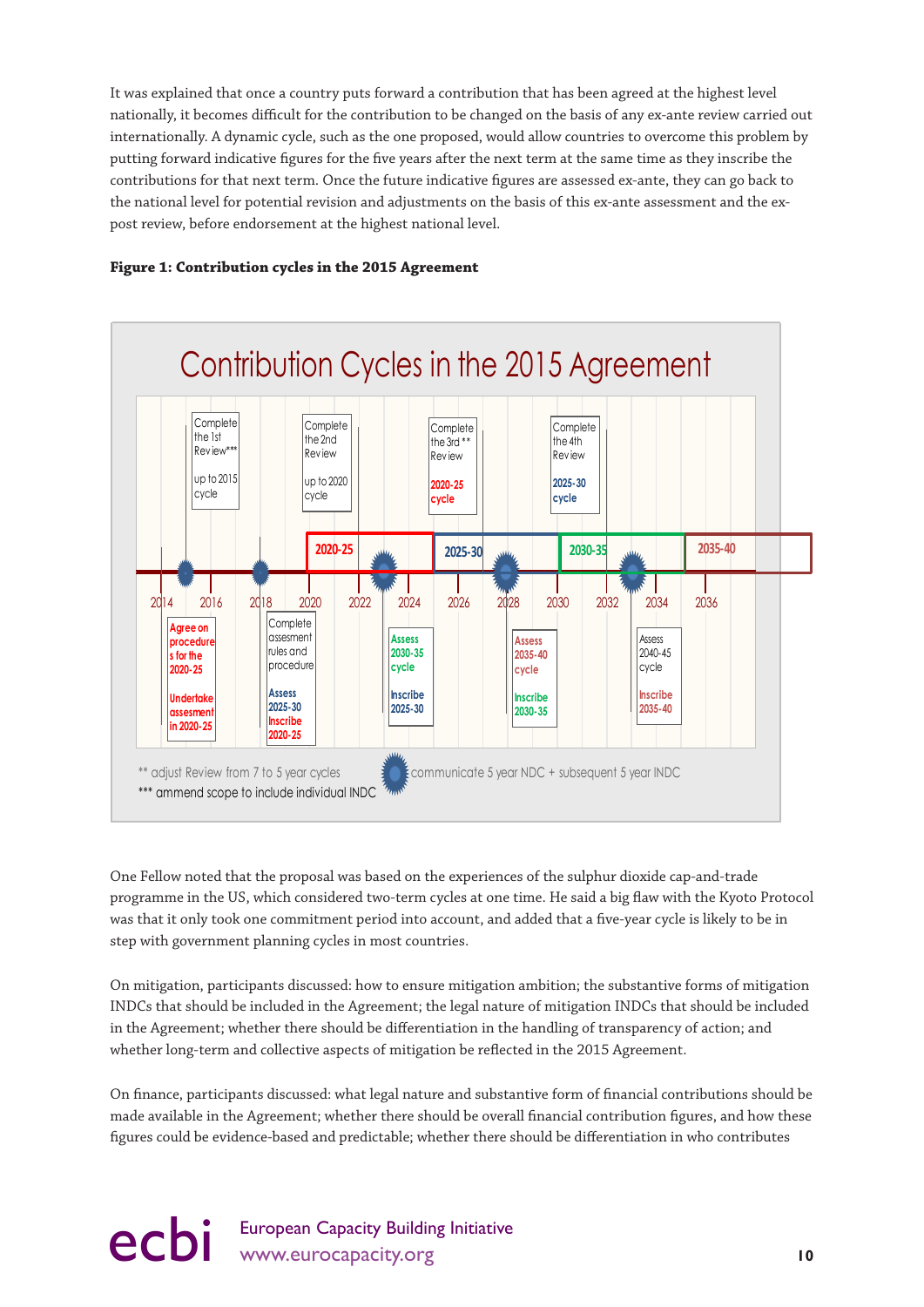and who receives; how to enhance measuring, reporting and verifcation of support; how to ensure that a signifcant amount of adaptation funding goes through the GCF; and who should pay for developing INDCs.

On adaptation and loss and damage, participants discussed possible substantive and legal forms of adaptation contributions that should be made available in the Paris Agreement; whether the institutions that have already been created on adaptation under the Cancun Adaptation Framework should be inscribed into the Paris; and further arrangements for loss and damage in the Paris Agreement.

More details of the discussions can be found in the report of the 2014 Oxford Seminar.

*I was very grateful to attend this year's ecbi Oxford Fellowship for climate change negotiators. I am convinced that this has been a very valuable exercise, both for its intellectual appeal and its practical implications in the negotiation process. Te focused issues, the small number of participants and the provocative facilitation of the discussions contributed greatly to going beyond the already well-known concepts and national positions. On some issues, I believe the dialogue produced ideas which could be usefully brought to the formal negotiating settings. Of course, the casual, week-long interaction with colleagues from developing countries has also strengthened confdence among us. Furthermore, the discussion with our European counterparts has also allowed us to identify some emerging convergences. Clearly, as a Peruvian, representing this year the Presidency of COP20/CMP10, the Seminar has provided me with a timely and valuable capital of new insights and friendships.*

**Rómulo Acurio**

*Deputy Representative of Peru for Climate Change, Peru*

#### **Feedback on the Oxford Fellowship and Seminar**

The Fellowship Colloquium and Seminar was received a high rating in the feedback forms marked by participants. The format of the Fellowship colloquium was cited several times as the key to the event's success in the feedback and evaluation, with one Fellow noting that "it brought together representatives from diferent groups to discuss issues… there are very few opportunities to do this." Another said that it was a "space to truly brainstorm and think, rather than negotiation". Another appreciated the "brainstorming and thinking outside the box..[that] allowed for .. creative approaches to[fnd] solutions".

As with previous Fellowships, the informal tone coupled with the Chatham House Rule was highlighted as useful: it gave a "chance for participants to explain to each other and to reason with each other in a very civilised way", while "allow[ing] participants to take their national hats off and ... move beyond their official red lines to have a candid and constructive engagement". One of the European Seminar participants agreed, saying that "in this informal setting, it was possible to get out of negotiators-mode and … have long conversations with colleagues from China and LDC's that are normally much more difficult to approach".

Several European participants had suggested, in 2013, that they would also like the opportunity to stay at Merton College alongside the Fellows, rather than in hotels in Oxford. Tis option was ofered and taken up by 80% of the participants in 2014. Tis was also appreciated by Fellows: as one remarked, "the programme made a signifcant improvement this year by having developed country participants accommodated on site. Tis allowed for more social interaction, which was in turn conducive to better discussions". Another added that "the Seminar itself was very interesting but the most important part is the socialising. It helps enormously to get to know each other outside the UNFCCC in order to understand each other better".

## ecbi European Capacity Building Initiative www.eurocapacity.org **11**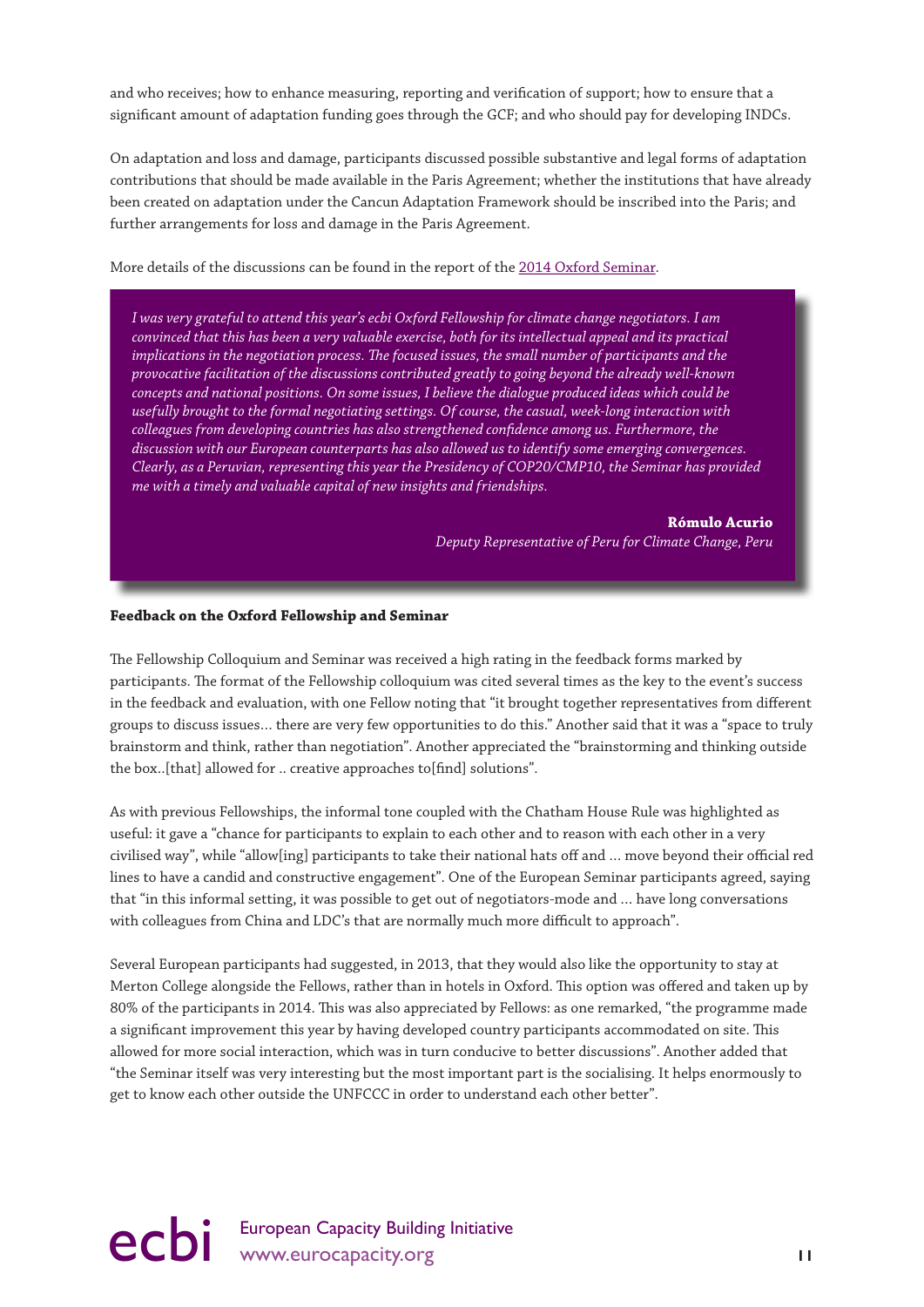The quality of the venues, accommodation and hospitality were also commended by respondents, with the academic environment being "inspiring".

*Attending the Oxford Seminar is an opportunity for negotiators from all groups and regions to focus discussions on opportunities rather than barriers, on solutions rather than problems. It is a forum where delegates attend and listen to each other with an aim of understanding the underlying reasons for respective positions. Negotiation is, to a large extent, about managing expectations and the Oxford Seminar plays a vital role in allowing for delegates to meet and to work towards the same level of expectation and it does so in a context and an environment which allow for negotiators to, in spite of diferent positions, seek a way forward towards a common goal.*

#### **Johanna Lissinger Peitz**

*Head of Section, Division of Eco-management and Chemicals Ministry of Environment, Sweden*

#### **Outcomes from the Oxford Fellowship and Seminar**

The idea of a Dynamic Cycle of Contributions, developed at the Oxford Seminar, was formally proposed by Brazil and the Asociación Independiente de Latinoamérica y el Caribe (AILAC), and is currently part of the negotiating text for the Paris Agreement. This section briefly explains how the idea came to be included in the negotiating text.

During the 2014 Fellowship, its was agreed that some of the Fellows and the ecbi Director would write an OCP/ ecbi Concept Note describing the idea of the Dynamic Cycle of Contributions. A review draft of this concept note was disseminated by the authors and contributors in the run-up to, and also during, the Informal Meeting held by the Government of Peru in Lima 1-3 October 2014.

At the October session of the ADP in Bonn, Brazil, supported by South Africa, proposed the Dynamic Contribution Cycle in a plenary intervention. The lead authors subsequently continued the discussion with European colleagues at a small dinner hosted by ecbi during the meeting.

On 6 November 2014, Brazil made a formal submission to the UNFCCC, explicitly proposing the Dynamic Contribution Cycle. Tis proposal was subsequently included in the updated *Non-paper on elements for a draft negotiating text*, in the section on Time frames and process related to commitments/contributions.

During the negotiations of the ADP Elements Text, AILAC proposed the inclusion of text that clearly refects the Dynamic Contribution Cycle: "*Decides that Parties shall […] communicate to the secretariat their intended nationally determined contributions on mitigation for 2020 to 2025, including an indicative contribution for 2030,*  [...]". While this language did not survive, the idea was still significantly reflected in the section on Time frames and process related to commitments/contributions/Other matters related to implementation and ambition of the Elements Text, which was appended in the *Lima Call for Climate Action*. Indeed, the idea was actually more prominent than in the original non-paper by the Co-Chairs.

It became apparent in Lima that the idea of the Dynamic Contribution Cycle was fnding favour among Parties, as it accommodates the main concerns of the negotiations, refected in the call for 5 year vs. 10 year cycles previously, and regarded as mutually exclusive options. The most recent ADP session, which took place in Geneva from 8-13 February 2015, retained the Dynamic Contribution Cycle Options, and also introduced an explicit reference to the "dynamic contribution cycle": "*Te Conference of the Parties shall review the adequacy of*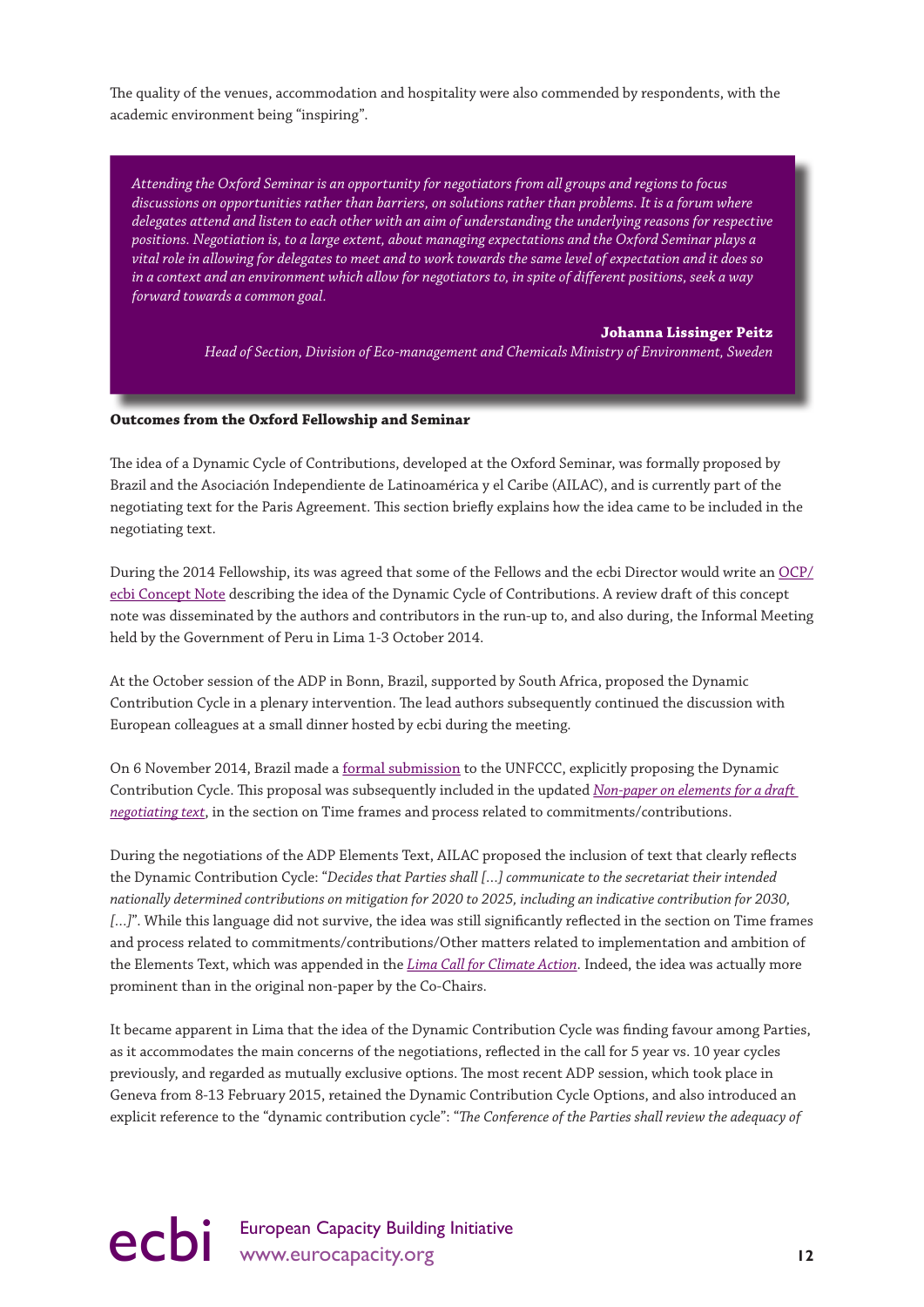*the sum of individual commitments by Parties, the relation of the aggregate efort for keeping temperature increases to below 2 / 1.5 °C, and the equity of relative eforts. Te review shall be an integral part of the dynamic contribution cycle (section J). On the basis of this review, the Conference of the Parties shall take appropriate action, which may include the adoption of amendments to the commitments*."

*As always, the ecbi Seminar brought together a range of key negotiators from developing and European countries to exchange freely, enabling us to understand each other's ideas and needs for the 2015 Paris Agreement, to start to explore ways we might recombine proposals as we work towards an agreement. Te Seminar dinner took place in the Ashmolean Museum, surrounded by classical statues. We learnt that despite initial appearances, many had been patched up over the years, repaired more or less well, sometimes with pieces from other works like a statue of a man with a woman's feet. I guess that illustrates quite well the nature of ecbi, to take apparent opposites, things that you might not expect to fnd together, pieces from here, pieces from there, and realize that they might, in fact, work together. Now we need a sculptor!*

> **Paul Watkinson** *Head of Climate Negotiating Team, France*

#### *Ad-hoc Seminars*

Four ecbi ad hoc seminars were held during this reporting period, targeted towards specialized groups, to discuss: Enhanced Direct Access under the Green Climate Fund (GCF); the Dynamic Cycle of Contributions; and the future role and function of existing adaptation funding instruments, with a special focus on the Adaptation Fund. The fourth seminar was organized for the African Group of Negotiators.

On 13 October 2014, on the evening before the eighth meeting of the Green Climate Fund Board (GCFB 8) in Barbados, the ecbi organised an ad hoc seminar for the GCF Caucus on the topic of Enhanced Direct Access, in particular, the fndings of the ecbi Policy Brief *Devolved Access Modalities: Lessons for the Green Climate Fund from existing practice*. There were participants from Bangladesh, Czech Republic, Democratic Republic of Congo, Georgia, Germany, India, Mali, Norway, Samoa, Saudi Arabia, Sweden, Switzerland, the UK, and the USA. While many of the suggestions made by ecbi were refected in a paper prepared by the GCF Secretariat for consideration by the Board, the outcome and fnal Board decision on the EDA pilot will be decided at a future Board meeting.

A week later, on 21 October 2014, a small group met in Bonn to further develop the Dynamic Cycle of Contributions, frst discussed at the Fellowship in August. Participants included the Lead Coordinator of the ADP and negotiators from Belgium, Brazil, the EU, South Africa and the UK.

On 7 December 2014, during twentieth meeting of the Conference of Parties (COP 20) to the UNFCCC in Lima, the ecbi, in partnership with the Heinrich Böll Foundation, arranged an ad hoc seminar on the future role and function of existing adaptation funding instruments, with a special focus on the Kyoto Protocol Adaptation Fund. It was attended by senior negotiators from Antigua and Barbuda, the Bahamas, Belgium, Burkina Faso, the EU, France, Germany, Ghana, Samoa, Senegal and Switzerland. Among them were the Chair of the Standing Committee on Finance (SCF), and the Chair and members of the Adaptation Fund Board. The presentation and subsequent discussion were very well received. It was agreed with the outgoing and incoming Adaptation Fund Board chair, and the Adaptation Fund Board Secretariat, that the ecbi would hold a similar event for all the Adaptation Fund Board members at the next Adaptation Fund Board meeting in April 2015.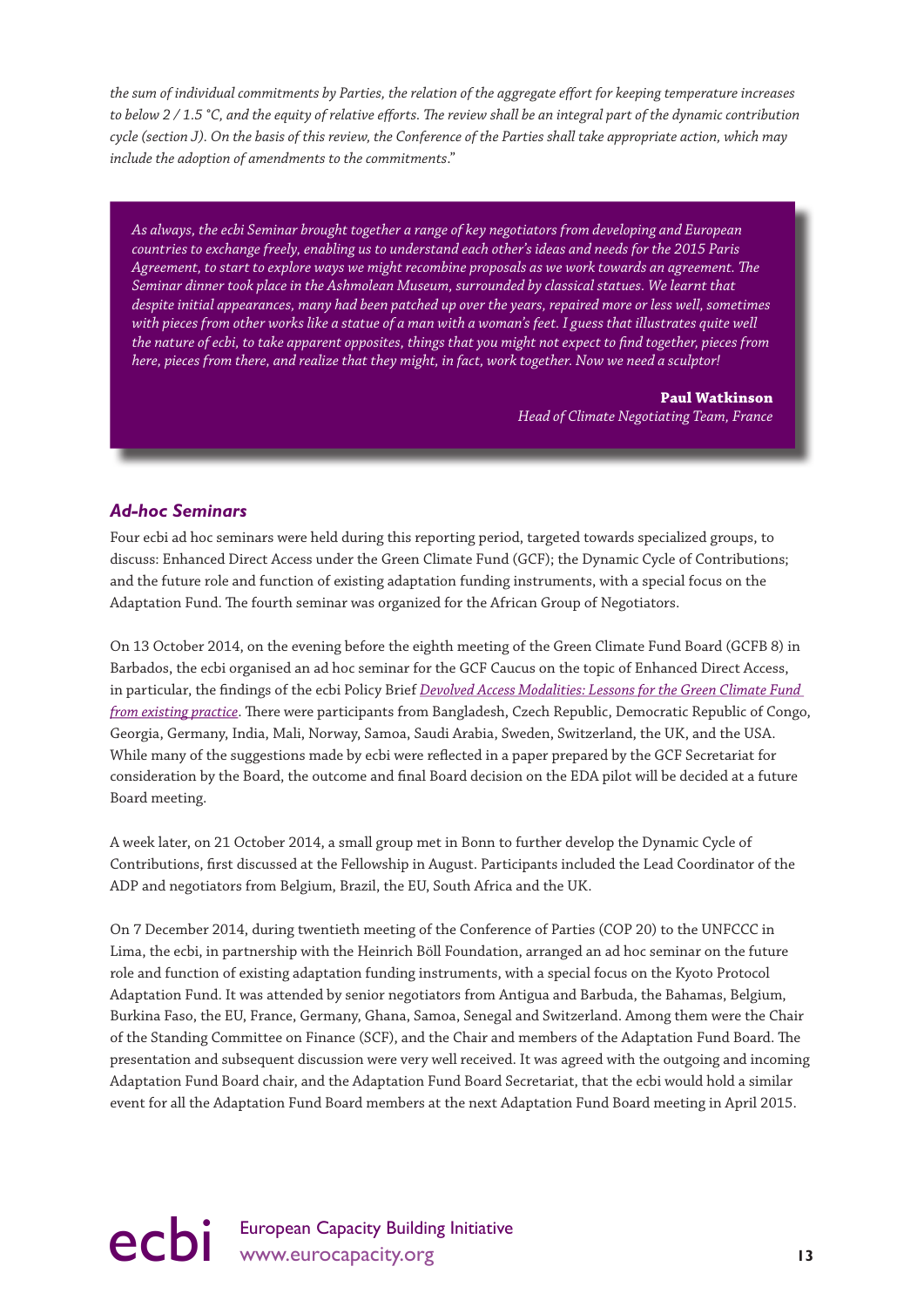Finally, a seminar was convened for the Africa Group of Negotiators (AGN) on 11 February 2015, in Geneva. It was attended by the AGN Chair and ecbi Fellows and members of the African Group of Negotiators, and negotiators from the DRC, Egypt, South Africa, Sudan and Togo.

*Being involved in the UNFCCC process for a decade now, having experienced the coordination of G77 and China, and now chairing the AGN, I found [the ecbi Seminar for the AGN] may be the most appropriate setting to discuss some of the key issues in the climate change negotiation and build understanding on their technical aspects. Now I understand why the Fellowship has contributed to shaping some of the issues under the negotiations (fnance). I also found it a very unique opportunity for us as a group (AGN) to improve other Parties' understanding, and get some critical feedback on some of our key proposals (e.g. adaptation goal, adaptation INDCs). Finally, I would like to commend your leadership and ability to stimulate and facilitate the discussion all the time, even during cofee and meal breaks. I think you should continue this programme till we safely manage to achieve our 2°C global temperature goal.*

> **Nagmeldin Goutbi Elhassan** *Chair of the African Group of Negotiators*

## **Training & Support Programme**

#### *Training*

The ecbi Pre-COP Training Workshop for new LDC negotiators at COP 20 took place at the Los Girasoles Hotel, Lima, on 30 November 2014. It was attended by 20 junior negotiators, including eight women, from Benin, Bhutan, Burundi, Comoros, Djibouti, DRC, The Gambia, Malawi, Mozambique, Nepal, Niger, Sao Tome and Principe, Senegal, Sudan, Tanzania, Togo and Uganda. The workshop covered the history of the LDC Group; an introduction to the UNFCCC negotiations; and key issues for LDCs in the COP 20 agenda. Most participants rated the workshop as "excellent" and "very useful" in the feedback forms. More information is available in the workshop report.

LRI held a legal training workshop for climate negotiators in Lusaka on 14 and 15 May 2014. Shula Mwamba, a member of the local partner, the Focus Climate Network, described the event as a rare opportunity to strengthen the knowledge and skills of negotiators, lawyers and politicians in Zambia. She said: "Tis means that the representatives of Zambia will go to UN negotiations on climate change in Germany next month better equipped to negotiate a solid outcome for our country and our people. "

The workshop focused on the practical legal skills that government officials need to have not only to influence the global agreement on climate change that all nations are set to sign in 2015, but also to understand what the UN agreement will mean for the law at home in Zambia. On the second day a group of law students joined the meeting. Zambian TV broadcast a report on the workshop.

*ecbi has been a welcoming and safe space to jointly nail down areas of discord or contention and look at them under a magnifying glass. Te atmosphere created by ecbi leads to a deepened understanding and deepened friendships and trust – all key factors for any success in global negotiations.*

> **Kasia Snyder** *Head of Negotiations Team, Poland*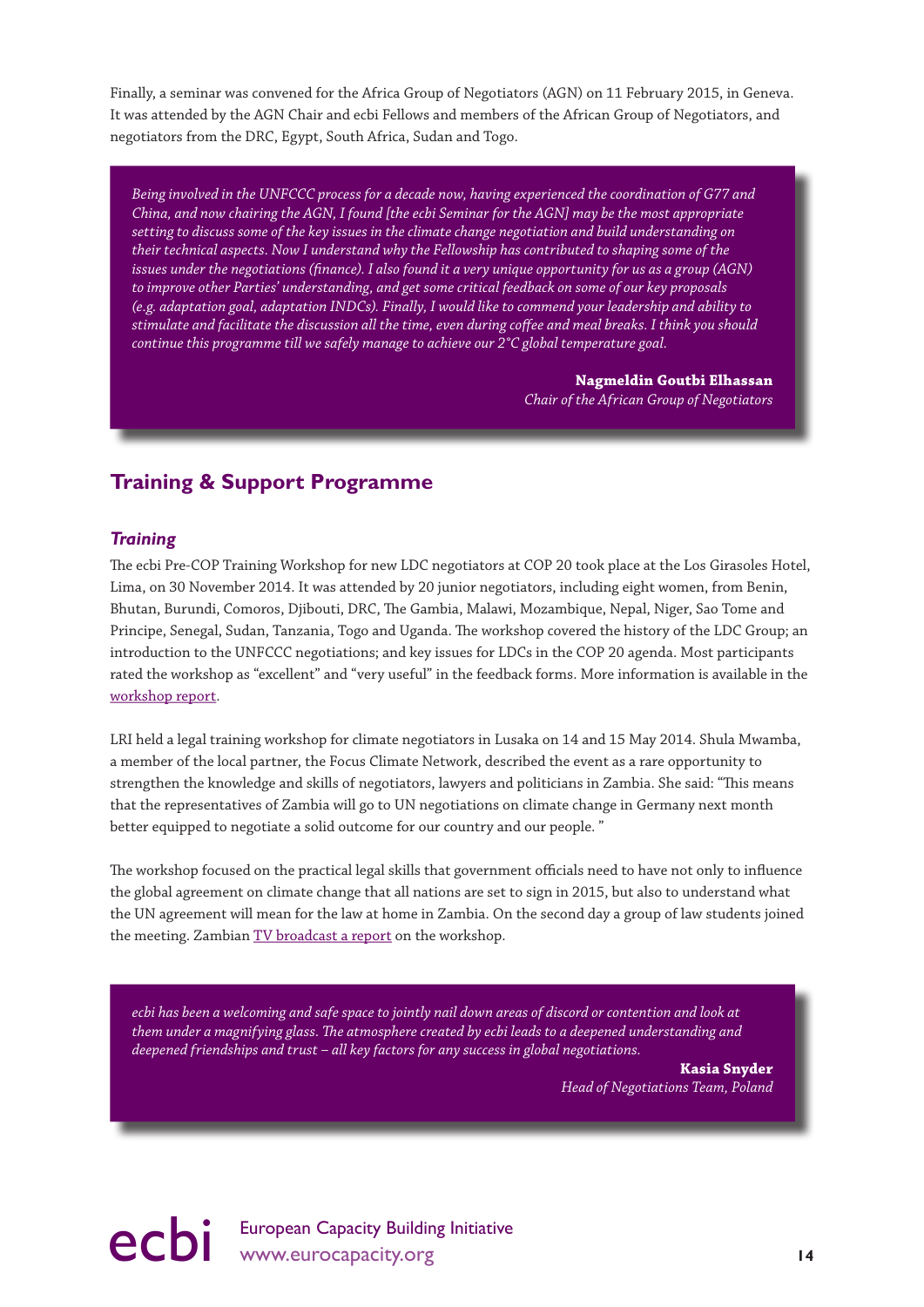#### *Support*

Last year, ecbi extended its list of "ecbi caucuses" – informal groups on specifc subjects for members from particularly vulnerable countries to share experiences and exchange views – to include the SCF and GCFB.

The ecbi Director informally interacted with caucus members during SCF and GCFB meetings, which he attended as adviser to LDC members. He was directly involved the organization of a discussion on "Country Ownership and Enhancing Direct Access" convened by the Indonesian host in advance of GCFB 6 in February 2014.

Feedback on this support notes that the advice provided on country ownership, access modalities and resource allocation resulted in infuencing decisions. For example, the resource allocation for LDCs, small island developing states (SIDS) and African countries was adjusted upward; and further direction was provided by the Board on the basis of this advice, to advance the issue of enhanced direct access.

*In the process of climate change negotiations, fundamental positions are, generally, sufciently established by the Parties. But between the diferent positions are substantive diferences, so it is crucial to look for ideas that are innovative, but also balanced, to contribute to the necessary consensus. Te main space for it is the negotiation itself, but it is especially helpful to have other moments like this Seminar, where the seeds of some ideas can be fed in an objective and transparent manner, using these ideas as bridges, not barriers, without prejudging positions on the negotiating process.* 

*Te ecbi Seminar is a creative space, a respectful forging of ideas, allowing a fuent and fexible mood of work that does not negate the diferent visions, but facilitates talking frankly, and being able to move from the dialogue to the design of elements that can be considered in the negotiation.* 

*Personally, I watched this process develop since the Seminar in 2010, with the developments of ideas around what would become the Standing Committee on Finance. I know, from the history of the Seminar that other initiatives have been also originated here. Te fact that it happens in the course of a week, attests to the conducive climate that the Seminar provides, the transparency with which it operates, and the real commitment of the organizers and participants. Tis becomes all the more important at the gates of a new climate agreement. Since this agreement is to be adopted in its general architecture in 2015, but will require a deeper understanding and development of specifc aspects, between 2015 and 2020, the role of the Seminar, far from diminishing, increases, and I hope that it can continue to contribute to our common goal, on fghting climate change.*

#### **Orlando Rey Santos**

*Member of Compliance Committee, Ministry of Science, Technology and Environment, Cuba*

*Te Oxford Seminar 2014 was a great occasion to better understand developing countries' views and concerns based on an informal and frank exchange. Interesting new ideas were raised and discussed, and it was encouraging to see some potential common ground emerging. Te timing of the Seminar in the beginning of the autumn and the run up to Lima-COP in December was excellent!*

#### **Harri Laurikka**

*Chief Negotiator for Climate Change, Finland and Chair of Nordic Working Group on Global Climate Negotiations (NOAK)*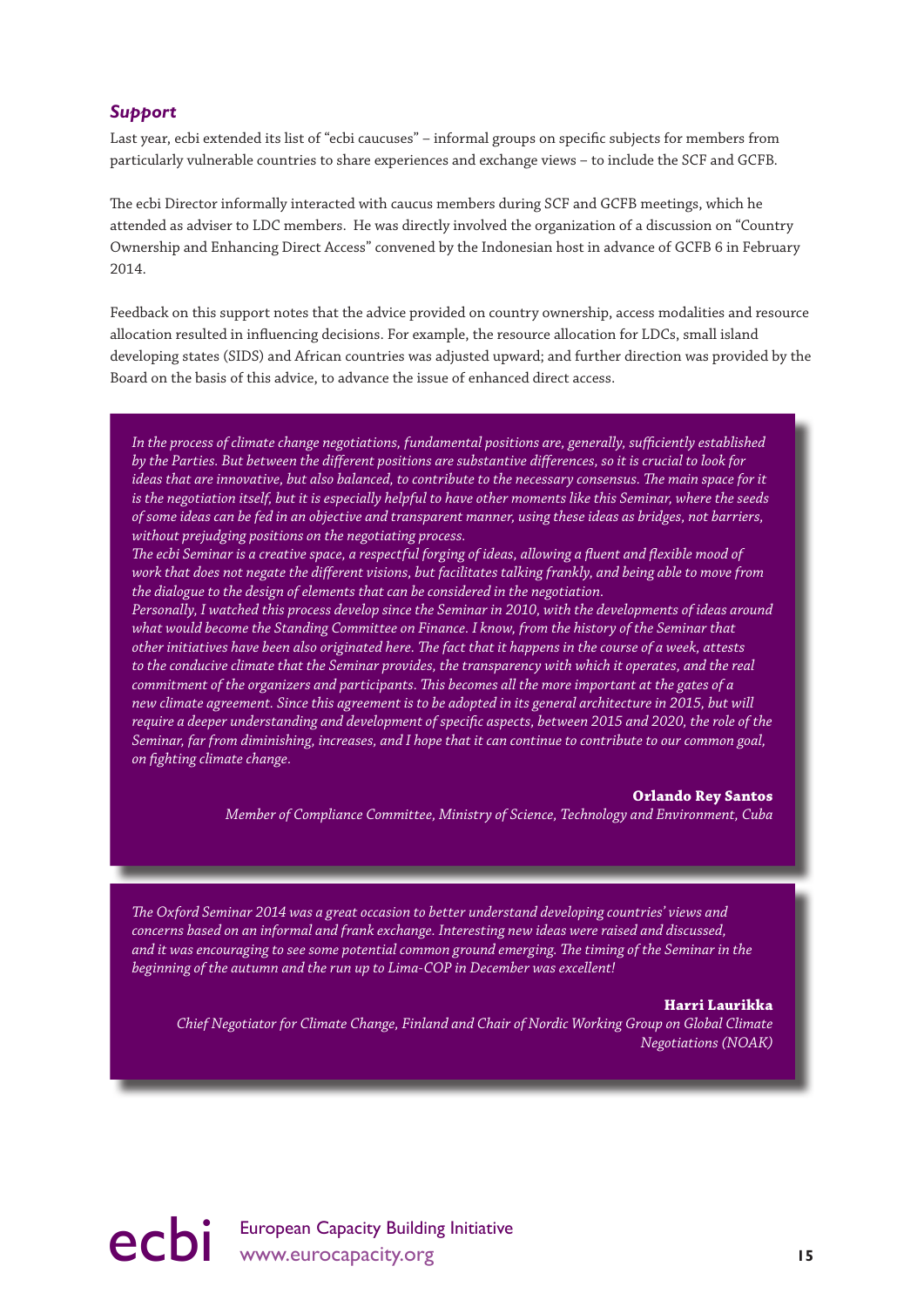## **Publications and Policy Analysis Unit**

Once again this year, the symbiotic and successful relationship between ecbi's programmes and publications was in evidence. The proposal for a Dynamic Contribution Cycle for the 2015 Paris agreement is an example: the idea that arose out of the 2014 Oxford Seminar, was evolved further in the Bonn Seminar and in an ecbi publication (*A Dynamic Contribution Cycle: Sequencing Contributions in the 2015 Paris Agreement*), and in turn, became the basis for a number of submissions by Parties (including Brazil and AILAC) to the UNFCCC. The ecbi Note was co-authored by the ecbi Director and a number of negotiators, including from the countries that submitted the proposal (Xolisa J. Ngwadla from South Africa, Jose D. G. Miguez from Brazil, Isabel Cavelier Adarve from Colombia, Carlos Fuller from Belize, Tosi Mpanu-Mpanu from the DRC, and Nagmeldin G. Elhassan from Sudan). The proposal for such a Dynamic Contribution Cycle is now part of the negotiating text for Paris (more details are included in Section 1 of Outcomes and Emerging Impacts).

A number of ecbi publications this year have focused on the GCF, which is in a crucial formative phase. Publications such as *Consolidation and devolution of national climate fnance: Te case of India* and *Engaging Micro, Small, and Medium Enterprises in developing countries: Enhanced Direct Access and the GCF Private Sector Facility* aim to encourage GCF Board members to consider the functioning of the GCF from a bottom-up perspective, and take into account national needs and circumstances as they design the operational policies of this new and crucial Fund. The aim and intent of the ecbi publications has been, once again, to be a step ahead of the negotiations and discussions, and to have material ready to infuence and inform negotiators and Board members when the issue arrives on the agenda. Once the GCF is functional, for instance, the issue of rationalizing the climate finance architecture is likely to arise. The future of the Adaptation Fund, for instance, is likely to be discussed. *Te Adaptation Fund at a Crossroads* is an ecbi publication that aims to inform negotiators of their options as and when this happens.

Finally, the ecbi has found, over the years, that meeting reports can serve an important function that goes beyond simple reporting. When written and produced well, such reports can serve as food for thought, and inform a much broader audience of the state of play of the negotiations. Even while adhering to the Chatham House rule, the reports serve as a critical insight into what diferent negotiating groups are thinking on a particular issue, and what issues they are likely to prioritise.

The list of ecbi publications for FY 2014-2015, presented below, therefore includes a mix of cutting-edge ideas; prescient analysis; and clearly presented information, as in previous years. PPAU published 14 ecbi branded publications.

The outreach mechanisms that have been most successful for ecbi policy analysis include presentations to senior negotiators at events organized by ecbi and others; distribution of the Policy Briefs at these events; and the inclusion of negotiators in the process of writing / reviewing the report to ensure better ownership.

*ecbi provides an important space for both developing countries and European colleagues to better understand their views and to test new and innovative ideas to advance the negotiation process. Te richness of the discussions has often been proven relevant to craft proposals that advance the negotiation process in many ways. More than that, the unique selling point of this programme that surpasses any of the others that aim at building capacity for negotiation is that it places the human perspective at the heart of its agenda. Tis is obviously an important dimension that could not be neglected, if one is expecting to fnd a consensus on climate change issues. Happy 10th anniversary!*

**Sandra Freitas**

*Technical advisor to the LDC group, Delegation of the Republic of Togo*

ecbi European Capacity Building Initiative<br> **16** www.eurocapacity.org **16**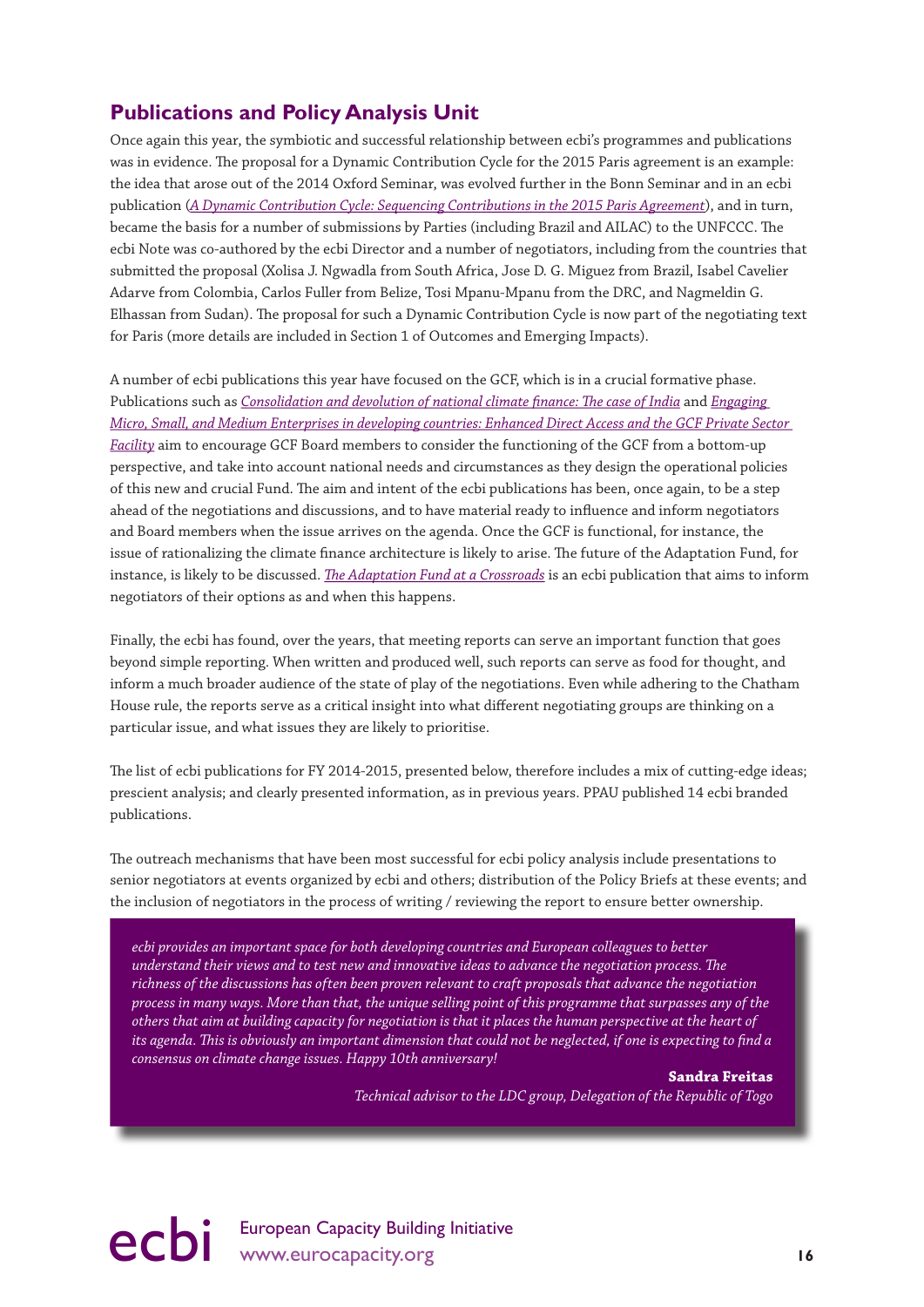#### *Annotated List of Publications*

1. *Oxford Seminar 2014 – ecbi Tenth Anniversary Special*. The 2014 ecbi Oxford Seminar took place on 28 and 29 August 2014 in the University of Oxford Examination Schools. The ecbi celebrated its tenth anniversary during the Seminar. A three-day Fellowship Colloquium took place before the Seminar, from 25-27 August, in Merton College, Oxford. The 15 senior negotiators from developing countries who participated in the Fellowship Colloquium were joined by 18 senior negotiators from Europe during the Oxford Seminar. The discussions focused on the general architecture of the 2015 Paris Agreement, mitigation, adaptation and fnance. During the Fellowship, developing country negotiators also came up with a "contribution cycle" for the 2015 Paris agreement, which was discussed with European colleagues during the Seminar. An agreement on these issues will be a keystone in Paris Agreement architecture.

2. *ecbi Annual Report 2013-2014*. FY 2013-2014 marked the penultimate year of the current Phase III of the ecbi, a time for taking stock in order to plan for the future. A Sida funded independent evaluation of the activities between 2011 and 2013 found that the ecbi fulfls a need not met by other initiatives, and has become an established presence in the climate change negotiation field. The initiative is set apart by its participatory, impartial, developing country-led approach, which is rooted in negotiation experience.

3. *Bonn Seminar 2014*. The 2014 ecbi Bonn Seminar took place at the Altes Rathaus in Bonn, Germany, on the afternoon of 9 June. The Seminar was attended by over 45 negotiators and representatives from developing countries and Europe, including the two Chairs of the ADP, the key negotiating body for the future climate agreement. Discussions were held on: fnancial support for climate change; whether or not the post-2015 climate agreement should diferentiate expected engagement of countries by using ex-ante country lists (Annexes); and how to ensure a just outcome, both with respect to equity (intra-generational justice) and ambition (intergenerational justice).

4. *Establishing a GCF operated Southern Solidarity Fund: Legal Options and Challenges*. A new ecbi Legal Note by Charlotte Streck and David Rossati explores the options for establishing such a Southern Solidarity Fund as a separate, ring-fenced funding entity operated by the GCF.

5. South-South Solidarity in Climate Finance: A GCF Operated Southern Solidarity Fund. This Concept Note by Benito Müller introduces the idea of a Southern Solidarity Fund, to be operated by the Green Climate Fund, which would allow solidarity contributions to climate fnance by developing countries as part of South-South collaboration.

*Te ecbi Fellowship and Seminar provide a unique space for fruitful exchanges among negotiators and scientists. Usually, negotiators fnd themselves in rigid settings that are unfortunately often not conducive to fnding common ground among a diverse set of countries. Te ecbi Seminar overcomes this problem by promoting innovative, at times daring, thinking and open discussions. Te ecbi Fellowship and Seminar 2014 will certainly not be the last of its kind to leave a lasting impact on climate negotiations by promoting common ground and forward-looking solutions that are in the interest of us all.*

#### **Stefan Ruchti**

*Head, Environment and Sustainable Development, Federal Department of Foreign Afairs, Switzerland*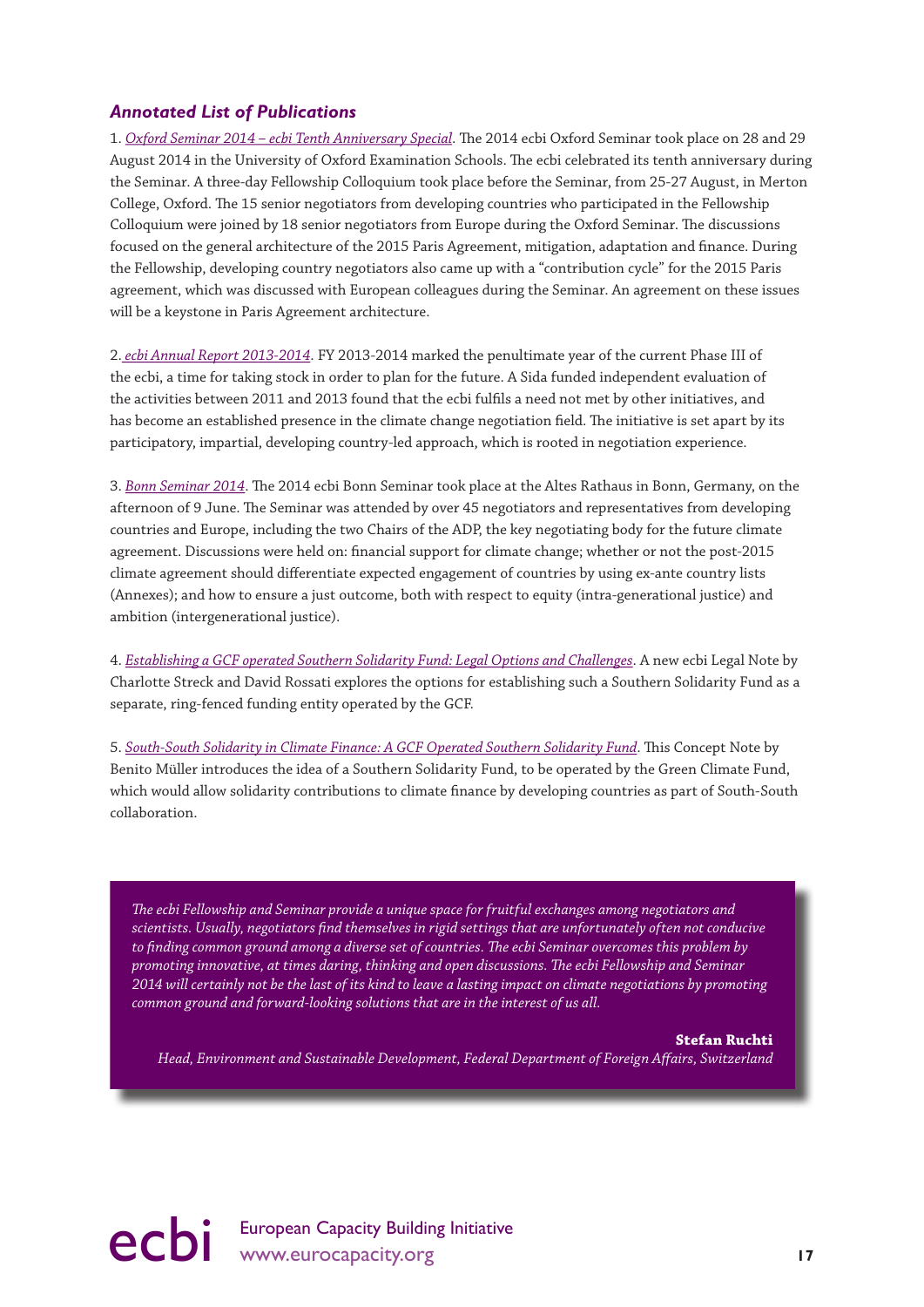6. *QELROs in Paris: How to Create Room for Legally Binding (Mitigation) Obligations in the 2015 Climate* 

*Agreement*. A new ecbi Legal Note by Wouter Geldhof, Tom Ruys, and Benito Müller which considers the legal options for creating such a space for QELROs in the Paris Agreement. In particular, it explores the legal feasibility of having an annex to a Treaty/Protocol where Parties could inscribe targets, which would automatically become legally binding.

7. *Refections on the Berlin Mandate: Process and Substance*. As Chief Negotiator for Sweden, Ambassador Bo Kjellén participated actively in high-level informal consultations before COP 1 in Berlin. In this paper, he refects on his experiences as Chair of a high-level working group on the Berlin Mandate, to provide an insider's view of the Berlin Mandate process, and draw lessons for the ongoing negotiations for a post-2020 climate regime.

8. *Te Adaptation Fund at a Crossroads*. What is the future of adaptation fnancing under a new global climate agreement and beyond the UNFCCC? What role will an actor such as the Kyoto Protocol Adaptation Fund, which strengthened country ownership by pioneering direct access, play as a result of ongoing efforts to rationalize the global climate fnance architecture with the full operationalization of the GCF as a new major player? These are some of the questions that were put to the participants of a discussion meeting convened by the Heinrich Böll Foundation North America and ecbi on 7 December 2014 (during UN Climate Conference in Lima/Peru).

9. *Consolidation and devolution of national climate fnance: Te case of India*. National and international fnance is increasingly becoming available in developing countries to address climate change for both mitigation and adaptation. However, existing (domestic) arrangements for climate fnance are often dispersed and fragmentary, and lack clear goals and strategies, therefore allowing for neither efficiency nor accountability.

Tis ecbi Policy Brief by Anju Sharma, Benito Müller, and Pratim Roy examines the governance arrangements for climate fnance in India, and proposes the creation of an Indian National Climate Fund to pool climate finance from different national and international sources, to channel it to the State and local levels. The Brief funds that the Fund should seek to "consolidate without centralisation", and to devolve decision-making on the use of climate fnance to local governments.

The Brief aimed to inform the GCF Board on potential options for improving the impact of the Fund on the ground, and infuence national policy making in this respect. Written after extensive consultation with policy makers in India, it resulted in a request from the GCF Board Member from India for a wider consultation later in 2015, to discuss national climate fnance governance arrangements. It has also been circulated to GCF Board members, who have appreciated the guidance the Brief offers in terms of suggestions for in-country accountability and transparency mechanisms.

10. *A Dynamic Contribution Cycle: Sequencing Contributions in the 2015 Paris Agreement*. In their Scenario Note on the sixth part of the second session of the ADP, the ADP Co-chairs emphasized that "it is essential to use the October session to make signifcant progress in clarifying and advancing the content of the 2015 agreement, to build bridges and to work together on outstanding issues. In particular, it will be important in the October session, to further clarify and fesh out the operational aspects of the agreement. Key challenges that will need focussed attention in our work include: deepening the understanding on the longer-term cycle of contributions/ commitments, including its periodicity (length) and the functions of the steps proposed, such as any periodical consideration or assessment and review". This ecbi/OCP Concept Note by Benito Müller, Xolisa J. Ngwadla (South Africa), Jose D. G. Miguez (Brazil) with Isabel Cavelier Adarve (Colombia),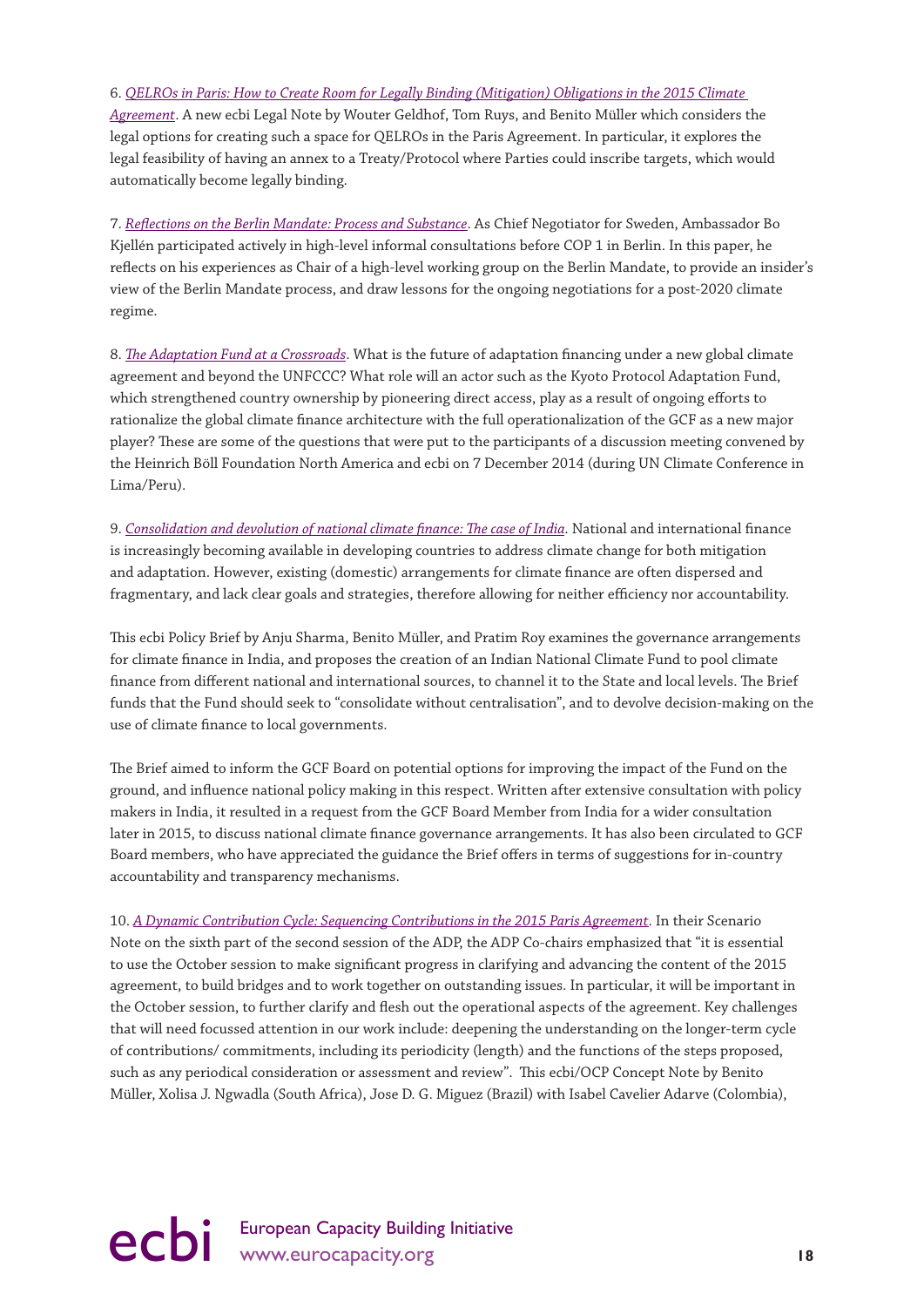Carlos Fuller (Belize), Tosi Mpanu-Mpanu (DRC), and Nagmeldin G. Elhassan (Sudan) introduces the idea of a Dynamic Contribution Cycle as a contribution to the debate on these issues.

11. *Capacity Building is not only "Training": Lessons Learned on the Provision of Advice as "Capacity Building" for Climate Change Negotiators*. A note from Benito Müller in response to a Working Paper on Supporting international climate negotiators: Lessons from CDKN. The paper includes the Climate and Development Knowledge Network's theoretical approach to "amplifying the voices of the poorest and most climatevulnerable countries"; yet at the same time reveals some tensions between what practice requires and what funding rules permit. This Note discusses some of these tensions based on lessons learned providing support to international climate change negotiators.

12. *Country (Adaptation) Funding Needs in the GCF: Operationalising the "Country Needs" Investment Criterion*. In this submission to the GCF Investment Committee, Benito Müller considers how country needs can be taken into account while allocating adaptation resources.

13. *Engaging Micro, Small, and Medium Enterprises in developing countries: Enhanced Direct Access and the GCF Private Sector Facility*. Given that engaging local Micro, Small, and Medium Enterprises (MSMEs) at scale is critical to achieving sustainable low carbon growth in developing countries, this Working Paper puts forward a proposal for testing diferent nationally determined models of an in-country nationally consolidated and guided, but domestically devolved funding architecture for MSMEs under the GCF's pilot phase for enhanced direct access.

14. *ecbi Pre-COP Training Workshop for LDCs*. Te ecbi Training and Support Programme and the International Institute for Environment and Development (IIED) organised a Pre-COP Training Workshop for LDC negotiators at the Los Girasoles Hotel in Lima, Peru, on 30 November 2014, in advance of COP 20. The fullday Workshop, attended by over 20 new LDC negotiators, sought to provide participants with a roadmap to navigate the complex, but crucial, two weeks of the COP. Participants rated the meeting as extremely useful in their feedback comments. "It has been very, or should I say extremely, helpful in bringing light on all the issues of this COP," wrote one participant. "Te meeting was informative and eye opener to me," another participant wrote. "I have acquired the knowledge I needed to go through COP 20."

### **ECBI Gender Strategy**

The ecbi is fully cognizant of the importance of the participation of both women and men in every stage of the climate change negotiations and during implementation.

Of the total number of ecbi Fellows in the last fve years, 28% were women. Tis ratio of participation in ecbi events depends on the gender ratio in national delegations, as ecbi Fellows and other Seminar participants are either chosen from among senior country negotiators, or choose to attend themselves (in the case of self-selection, when an ecbi event such as the Bonn Seminar is open for participation by negotiators from developing countries and Europe). The ratio of participation is comparable to participation in the UNFCCC, where 12-15% of Heads of Delegation and 37% of all UNFCCC Party delegates are women.

ecbi has actively encouraged group Chairs, who recommend and select participants based on their expertise on the topics on the agenda, to include gender balance as a primary consideration. While there have constraints such as the overall lower levels of participation of women in climate change and related felds, continued progress has been observed in the systematic integration of gender considerations in all ecbi activities.